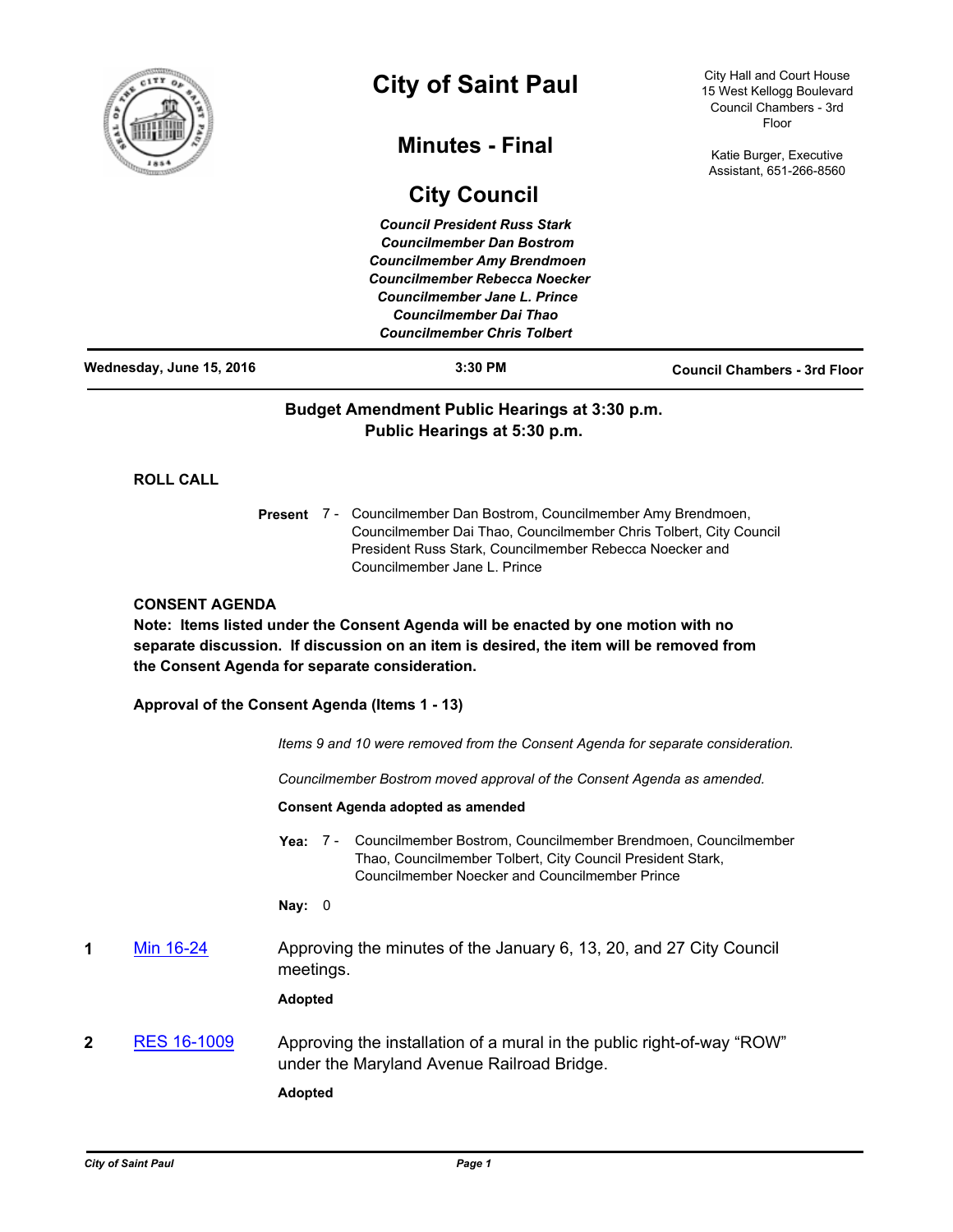| 3 | <b>RES 16-980</b> | Approving the City's cost of providing Collection of Fire Certificate of |
|---|-------------------|--------------------------------------------------------------------------|
|   |                   | Occupancy fees billed during February 15 to March 15, 2016, and          |
|   |                   | setting date of Legislative Hearing for July 19, 2016 and City Council   |
|   |                   | public hearing for September 7, 2016 to consider and levy the            |
|   |                   | assessments against individual properties. (File No. CRT1611,            |
|   |                   | Assessment No. 168212)                                                   |

#### **Adopted**

**4** [RES 16-981](http://stpaul.legistar.com/gateway.aspx?m=l&id=/matter.aspx?key=21816) Approving the City's cost of providing Collection of Vacant Building Registration fees billed during December 15, 2015 to March 18, 2016, and setting date of Legislative Hearing for July 19, 2016 and City Council public hearing for September 7, 2016 to consider and levy the assessments against individual properties. (File No. VB1613, Assessment No. 168815)

## **Adopted**

**5** [RES 16-984](http://stpaul.legistar.com/gateway.aspx?m=l&id=/matter.aspx?key=21819) Approving the City's cost of providing Excessive Use of Inspection/Abatement services billed during February 25 to March 30, 2016, and setting date of Legislative Hearing for July 19, 2016 and City Council public hearing for September 7, 2016 to consider and levy the assessments against individual properties. (File No. J1611E, Assessment No. 168321)

## **Adopted**

**6** [RES 16-986](http://stpaul.legistar.com/gateway.aspx?m=l&id=/matter.aspx?key=21821) Approving the City's cost of providing Boarding and/or Securing services during March 2016, and setting date of Legislative Hearing for July 19, 2016 and City Council public hearing for September 7, 2016 to consider and levy the assessments against individual properties. (File No. J1610B, Assessment No. 168110)

## **Adopted**

**7** [RES 16-1008](http://stpaul.legistar.com/gateway.aspx?m=l&id=/matter.aspx?key=21850) Accepting an educational grant of \$70,000 from The Travelers Foundation to provide support to the Mayor's educational, youth employment, and out-of-school time initiatives such as Sprockets, Right Track, My Brother's Keeper, and the Saint Paul Promise Neighborhood.

## **Adopted**

**8** [RES 16-959](http://stpaul.legistar.com/gateway.aspx?m=l&id=/matter.aspx?key=21787) Authorizing the Fire Department to accept the donation of \$50 from Felicha Brown.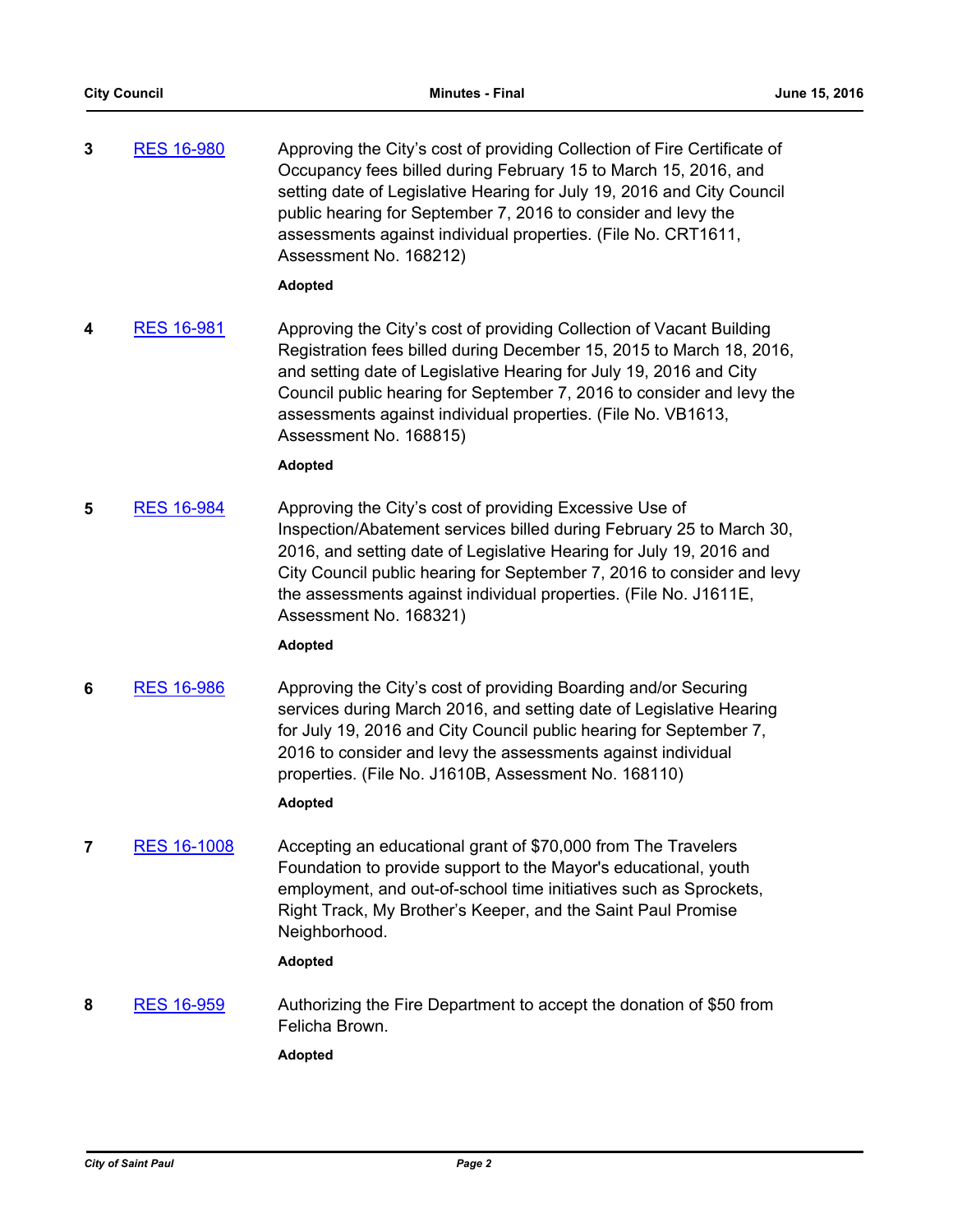**11** [RES 16-1031](http://stpaul.legistar.com/gateway.aspx?m=l&id=/matter.aspx?key=21880) Approving the Mayor's reappointment of Madonna McDermott to Serve on the Saint Paul-Ramsey County Joint Community Health Services Advisory Committee.

#### **Adopted**

**12** [RES 16-931](http://stpaul.legistar.com/gateway.aspx?m=l&id=/matter.aspx?key=21747) Approving application for a Minnesota State Arts and Cultural Legacy Grant, through the Minnesota Historical Society Historical and Cultural Heritage program, of up to \$200,000, for rehabilitation of the historic Mendota Road bridge located in Lilydale Regional Park, and if funds are granted, accepting the funds and entering into grant agreements, which may include an indemnification clause, as are necessary to implement and complete the project.

#### **Adopted**

**13** [RES 16-914](http://stpaul.legistar.com/gateway.aspx?m=l&id=/matter.aspx?key=21729) Amending the 2016 Budget to accept Metropolitan Council Livable Communities Local Housing Incentives Account Grants in the total amount of \$400,000.

**Adopted**

#### **FOR DISCUSSION**

**9** [RES 16-957](http://stpaul.legistar.com/gateway.aspx?m=l&id=/matter.aspx?key=21780) Changing the rate of pay for classification of Director of Safety and Inspections (U), Job Code 105201, from Grade 033 to Grade 035 of EG 17, Non-Represented City Managers.

> *Councilmember Stark moved a minor amendment to correct a typographical error, and moved approval of the resolution as amended.*

#### **Adopted as amended**

Yea: 7 - Councilmember Bostrom, Councilmember Brendmoen, Councilmember Thao, Councilmember Tolbert, City Council President Stark, Councilmember Noecker and Councilmember Prince

**Nay:** 0

**10** [RES 16-958](http://stpaul.legistar.com/gateway.aspx?m=l&id=/matter.aspx?key=21781) Changing the rate of pay for the classification of Labor Relations Manager, Job Code 120420, from Grade 026C to Grade 028C, Employee Group 17, Non-Represented City Managers Salary Schedule.

> *Councilmember Stark moved a minor amendment to correct a typographical error, and moved approval of the resolution as amended.*

#### **Adopted as amended**

- Yea: 7 Councilmember Bostrom, Councilmember Brendmoen, Councilmember Thao, Councilmember Tolbert, City Council President Stark, Councilmember Noecker and Councilmember Prince
- **Nay:** 0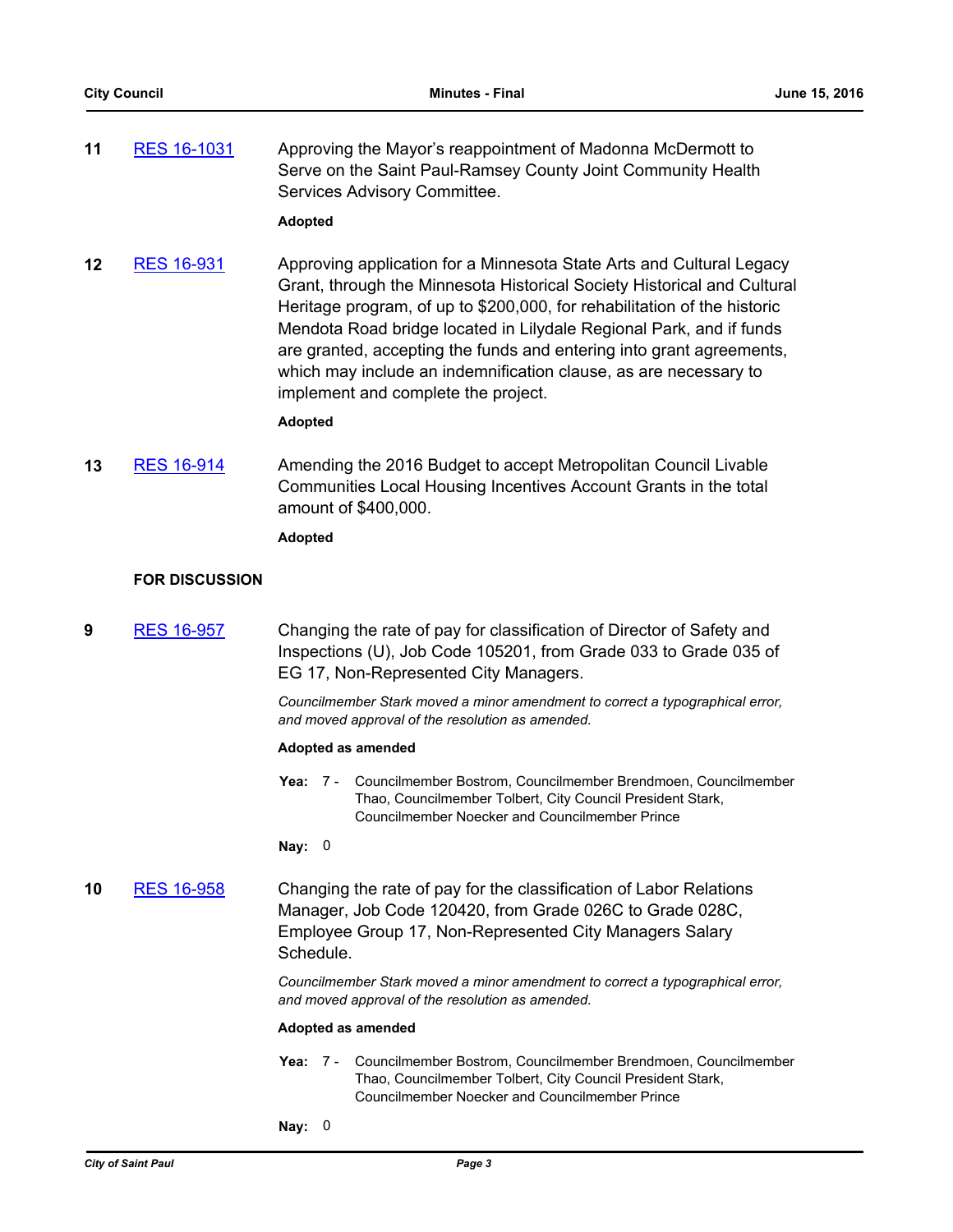| 14 | RES 16-1025 | Supporting the Urban Cross initiative hosted by Mounds Park United |
|----|-------------|--------------------------------------------------------------------|
|    |             | Methodist Church.                                                  |

*Councilmember Prince invited members of Urban CROSS to the podium, and she read the resolution. She introduced Urban CROSS members present and expressed appreciation for their work. Eric Buck, Urban CROSS, made brief comments. Councilmember Prince moved approval of the resolution.*

#### **Adopted**

**Yea:** Councilmember Bostrom, Councilmember Brendmoen, Councilmember Thao, Councilmember Tolbert, City Council President Stark, Councilmember Noecker and Councilmember Prince Yea: 7 -

**Nay:** 0

#### **ORDINANCES**

**An ordinance is a city law enacted by the City Council. It is read at four separate council meetings and becomes effective after passage by the Council and 30 days after publication in the Saint Paul Legal Ledger. Public hearings on ordinances are held at the third reading.**

#### **No items**

#### **BUDGET AMENDMENT PUBLIC HEARINGS**

**15** [RES PH 16-153](http://stpaul.legistar.com/gateway.aspx?m=l&id=/matter.aspx?key=21660) Amending the financing and spending plans in the Fire Department to establish the spending and financing plans for the grant reimbursement from the City of Bloomington in the amount of \$25,475.40.

> *No one was present to testify in opposition or support. Councilmember Tolbert moved to close the public hearing and approve the resolution.*

#### **Adopted**

**Yea:** Councilmember Bostrom, Councilmember Brendmoen, Councilmember Thao, Councilmember Tolbert, City Council President Stark and Councilmember Noecker Yea:  $6 -$ 

**Nay:** 0

- **Absent:** 1 Councilmember Prince
- **16** [RES PH 16-175](http://stpaul.legistar.com/gateway.aspx?m=l&id=/matter.aspx?key=21758) Accepting an Invest Health Grant from The Reinvestment Fund and the Robert Wood Johnson Foundation.

*No one was present to testify in opposition or support. Councilmember Bostrom moved to close the public hearing and approve the resolution.*

#### **Adopted**

**Yea:** Councilmember Bostrom, Councilmember Brendmoen, Councilmember Thao, Councilmember Tolbert, City Council President Stark and Councilmember Noecker Yea: 6 -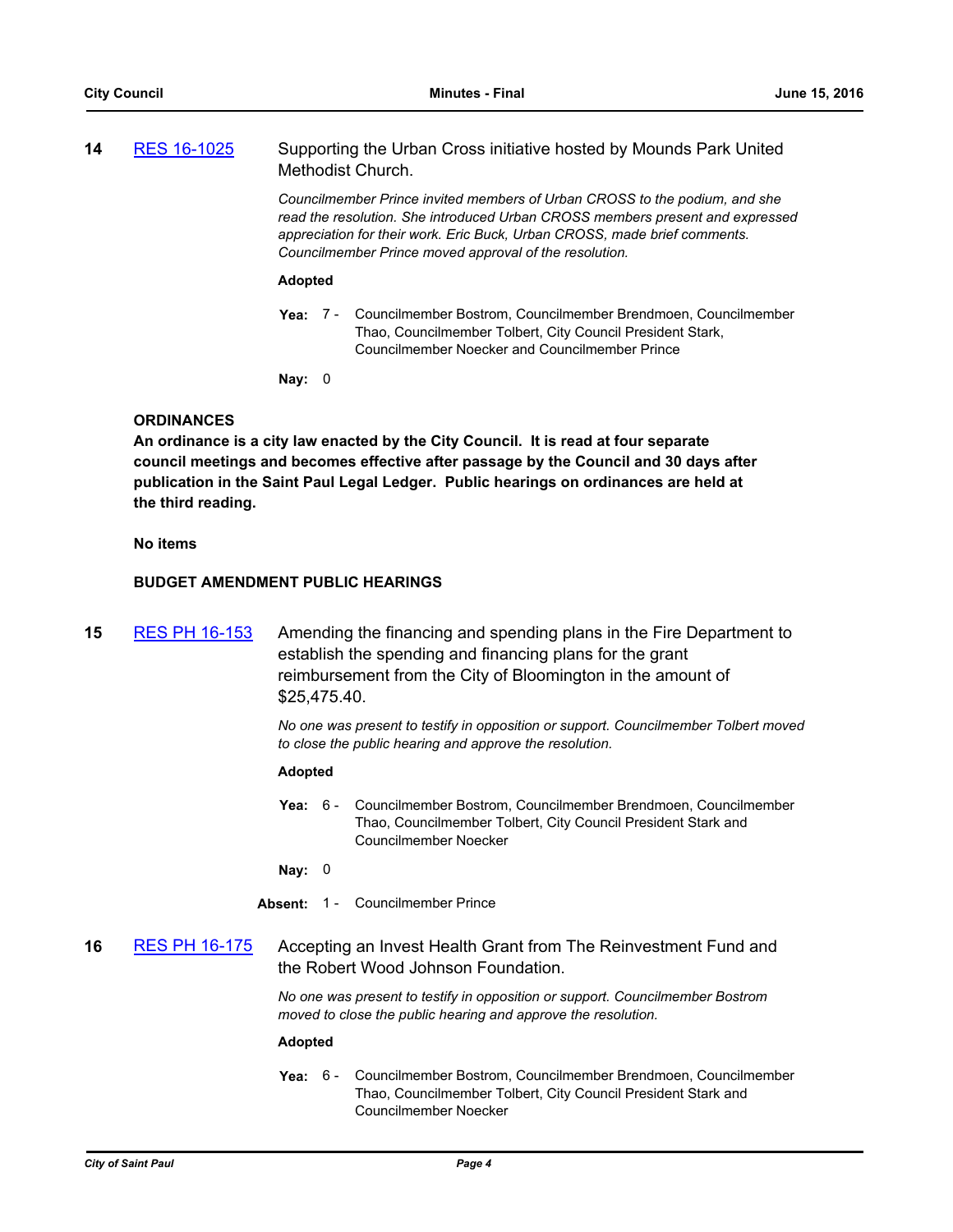#### **Nay:** 0

**Absent:** 1 - Councilmember Prince

## **SUSPENSION ITEM**

#### **Rules suspended**

- Yea: 6 Councilmember Bostrom, Councilmember Brendmoen, Councilmember Thao, Councilmember Tolbert, City Council President Stark and Councilmember Noecker
- **Nay:** 0
- **Absent:** 1 Councilmember Prince

[SR 16-56](http://stpaul.legistar.com/gateway.aspx?m=l&id=/matter.aspx?key=21912) Follow-up report from the Administration on efforts to identify revenues and offer alternative options for providing super medic services at both Station 5 and Station 9.

> *Council President Stark welcomed Deputy Mayor Kristin Beckman and SPFD Chief Butler.*

*Ms. Beckman gave a report. She and Chief Butler responded to Council members' questions and comments.*

**Received and Filed**

*Council members shared information about events in their Wards.*

*The Council recessed at 4:05 p.m.*

## **PUBLIC HEARINGS**

*The Council reconvened for public hearings at 5:31 p.m.*

- Present 6 Councilmember Dan Bostrom, Councilmember Amy Brendmoen, Councilmember Dai Thao, City Council President Russ Stark, Councilmember Rebecca Noecker and Councilmember Jane L. Prince
- **Absent** 1 Councilmember Chris Tolbert

### **Councilmember Tolbert arrived after roll call.**

Present 7 - Councilmember Dan Bostrom, Councilmember Amy Brendmoen, Councilmember Dai Thao, Councilmember Chris Tolbert, City Council President Russ Stark, Councilmember Rebecca Noecker and Councilmember Jane L. Prince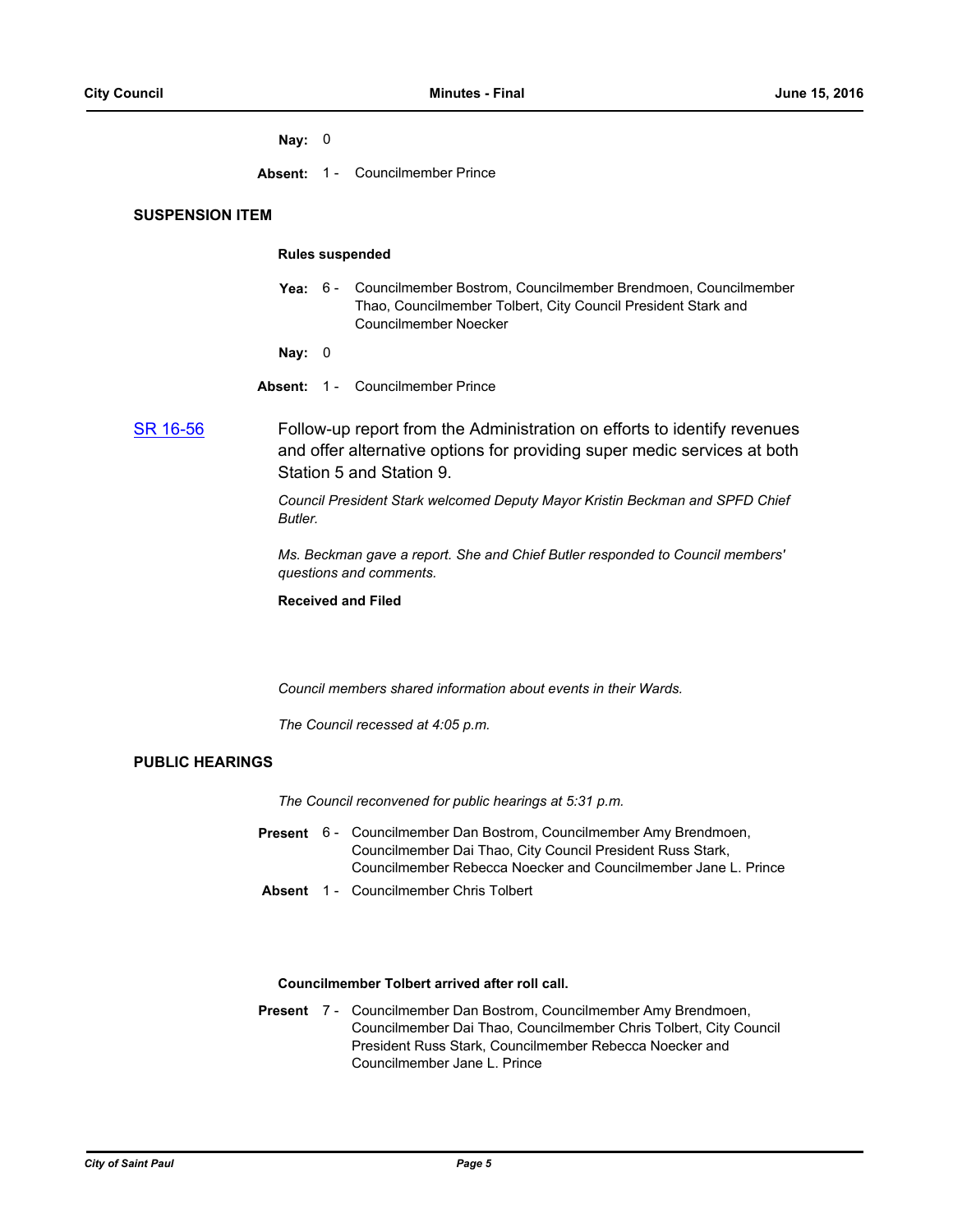**17** [Ord 16-13](http://stpaul.legistar.com/gateway.aspx?m=l&id=/matter.aspx?key=21603) Amending Chapters 61, 63, 65, and 66 of the Saint Paul Legislative Code pertaining to establishing accessory dwelling units as a permitted use in the R1-RM2 and T1-T3 zoning districts within one-half mile of University Avenue between Emerald Street and Marion Street (amended to Lexington Parkway).

> *Jamie Radel, Planning and Economic Development, gave a staff report including the definition of accessory dwelling unit (ADU), benefits of ADUs, the process taken so*  far, and a review of the proposed ordinance requirements. She said the majority of *comments received for the Planning Commission public hearing came from people living outside the area affected by the changes, and the comments were evenly split between for and against. She said the Planning Commission forwarded the ordinance to the City Council with a request to review the issue in four years.*

> *Council President Stark thanked Ms. Radel for her work over the long process. He asked Ms. Radel for clarification of the comments on the ordinance. Ms. Radel said there were three groups of comment: a group supporting the Planning Commission recommendation, a group opposed to all ADUs, and a group supporting the District 12 task force report which was parallel with the Planning Commission recommendation with the exception of the ability to have a detached ADU or the traditional one with an apartment over the garage. Council President Stark said it was important to note that the people within the affected area were generally supportive and the opposition was coming from north St. Anthony Park. Ms. Radel said that was correct and fairly unique in a zoning study. Council President Stark said there had been three years of work on this issue in St. Anthony Park independent of this process, and he expressed appreciation for their work. He said it was his intention to continue the public hearing for five weeks to allow time to address internal questions from DSI and external questions received by Councilmember Thao from people who*  wanted a little more time to learn about the implications of the ordinance for area *residents.*

*Councilmember Thao asked whether Heritage Preservation criteria would have to be met and whether this decision would set precedent for the rest of the city. Ms. Radel said the question about precedent would be a policy direction and up to the Council. She said historic preservation requirements would pertain to homes in historic districts.*

*In opposition: James Stout (2223 Scudder) David Fan (2112 Hoyt Avenue West) Keith Hovland (1467 Chelsford Street)*

*In support: Leslie Everett (1988 Brewster Street)*

*Council President Stark reiterated his intention to continue the public hearing, and said he appreciated the testimony. He said he agreed with the idea that ADUs were going to be expensive to add to existing homes, especially detached ADUs. He said the flip side of the argument that it was not worth changing zoning if ADUs were going to be rare, was that there was no harm in providing the opportunity in that case. He said this allowed the same number of people on the lot but in separate units, and accessory structures of approximately the same size, such as garages, were already allowed. He noted that all District 12 task force participants were north St. Anthony residents, and this ordinance only affected south St. Anthony. He said he felt it was important to try these things in an area and see how they worked and then come*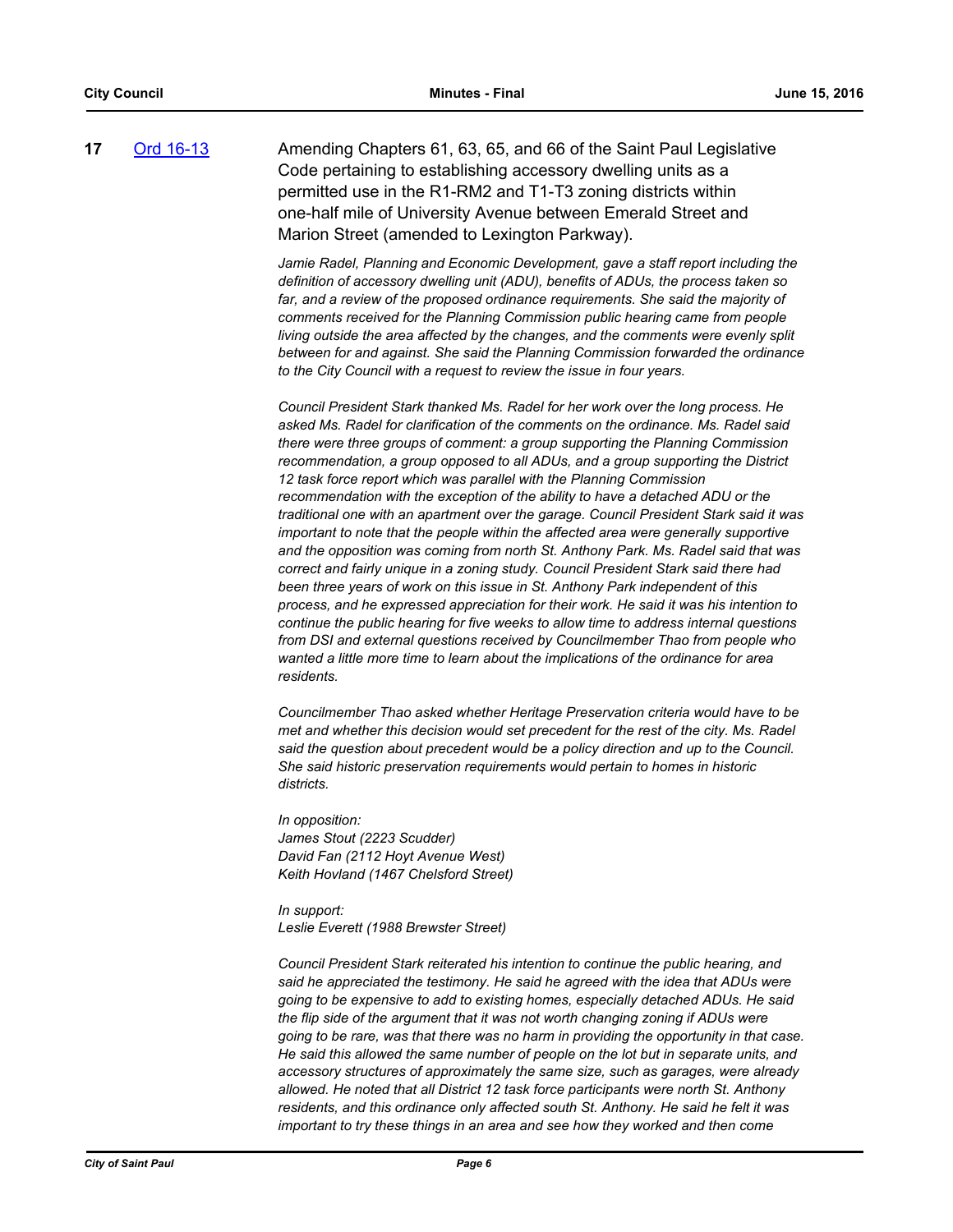*back and re-assess. He said he'd generally been supportive of ADUs and the community was generally supportive as well, with the only debate about whether to allow detached ADUs. He moved to continue the public hearing for five weeks.*

#### **Public hearing continued to July 20**

Yea: 7 - Councilmember Bostrom, Councilmember Brendmoen, Councilmember Thao, Councilmember Tolbert, City Council President Stark, Councilmember Noecker and Councilmember Prince

**Nay:** 0

**18** [RES PH 16-177](http://stpaul.legistar.com/gateway.aspx?m=l&id=/matter.aspx?key=21770) Approving the application of Tawfiq Islamic Center for a sound level variance for the Eid-al-Fitr Muslim Festival on Tuesday, July 5, or Wednesday, July 6, or Thursday, July 7, 2016 at the Oxford Community Center Football Field, 270 Lexington Parkway North.

#### *In support:*

*Shamsadin Omar (2104 24th Street E., Minneapolis) said this was the fourth year and there hadn't been any problems.*

*No one was present to testify in opposition. Councilmember Thao moved to close the public hearing and approve the resolution.*

#### **Adopted**

**Yea:** Councilmember Bostrom, Councilmember Brendmoen, Councilmember Thao, Councilmember Tolbert, City Council President Stark, Councilmember Noecker and Councilmember Prince Yea: 7 -

#### **Nay:** 0

**19** [RES PH 16-167](http://stpaul.legistar.com/gateway.aspx?m=l&id=/matter.aspx?key=21728) Approving the application of Kelly O'Shaughnessy for a sound level variance in order to present amplified DJ music with speakers on Saturday, June 25, 2016 for a birthday party at 702 Fairmount Avenue.

> *In support: Patrick O'Shaughnessy spoke in support.*

*No one was present to testify in opposition. Councilmember Noecker moved to close the public hearing and approve the resolution.*

#### **Adopted**

**Yea:** Councilmember Bostrom, Councilmember Brendmoen, Councilmember Thao, Councilmember Tolbert, City Council President Stark, Councilmember Noecker and Councilmember Prince Yea: 7 -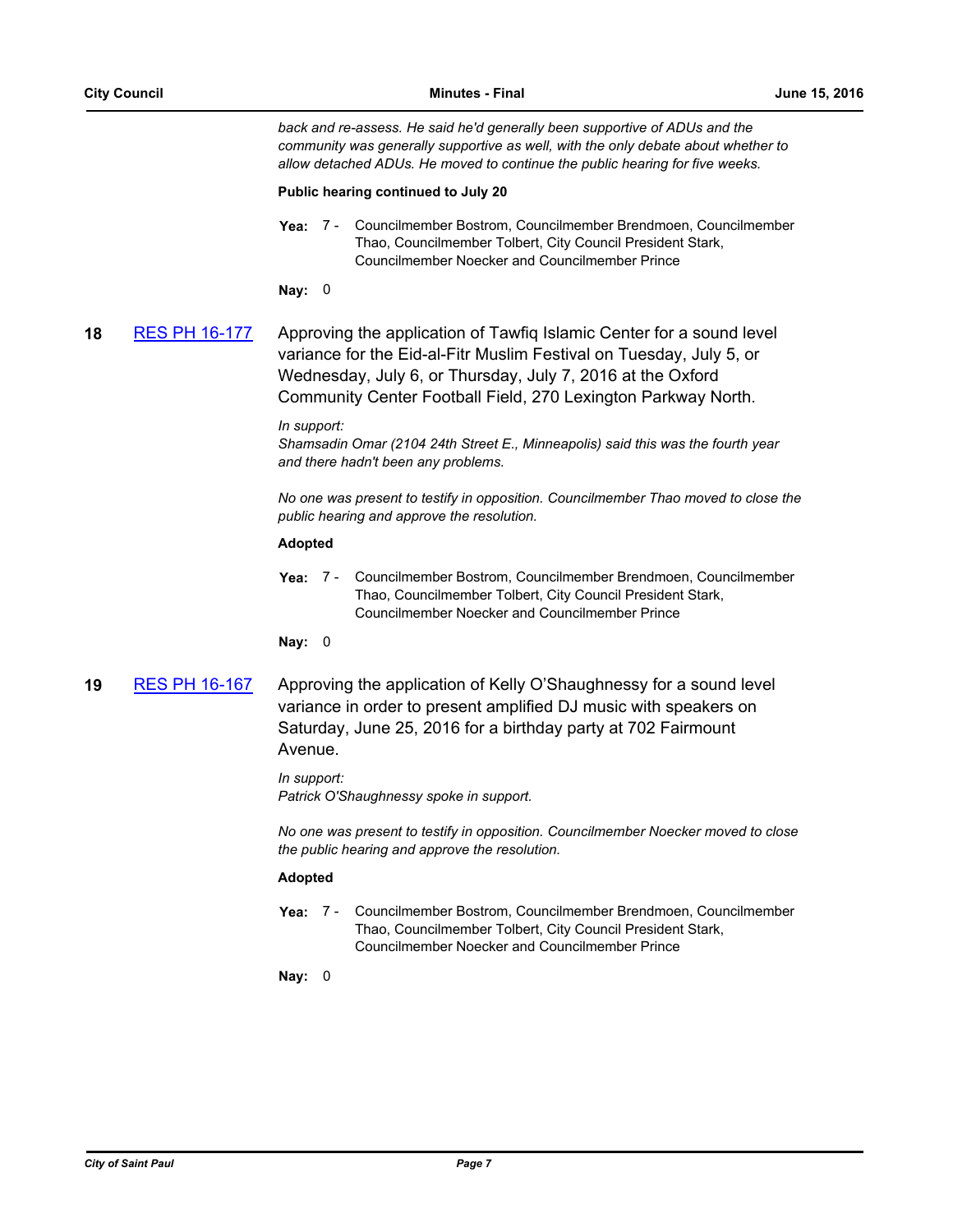| 20 | <b>RES PH 16-176</b> | Approving the application of Calida Fuerst, Co-Coordinator, Highland |
|----|----------------------|----------------------------------------------------------------------|
|    |                      | Business Association, for a sound level variance in order to present |
|    |                      | live music on Friday, July 15, 2016; Saturday, July 16, 2016; and    |
|    |                      | Sunday, July 17, 2016 at Hillcrest Park, 1978 Ford Parkway for the   |
|    |                      | Highland Fest.                                                       |

*No one was present to testify in opposition or support. Councilmember Tolbert moved to close the public hearing and approve the resolution.*

#### **Adopted**

Yea: 7 - Councilmember Bostrom, Councilmember Brendmoen, Councilmember Thao, Councilmember Tolbert, City Council President Stark, Councilmember Noecker and Councilmember Prince

**Nay:** 0

## **21** [RES PH 16-191](http://stpaul.legistar.com/gateway.aspx?m=l&id=/matter.aspx?key=21844) Approving the application of Hmong Family Foundation, Inc. for a sound level variance in order to provide amplified sound on Saturday, July 2 and Sunday, July 3, 2016 during the 36th Annual Hmong Freedom Celebration 2016 at the Como Park, McMurray Field Area.

*Councilmember Brendmoen said the request was for 6:00 a.m. to 10:00 p.m. on Saturday and Sunday, and that had been the request for the past several years. She said the Council had recommended from 9:00 a.m. to 8:00 p.m., and she would like to make that change this year. Council President Stark said that was already the staff recommendation.*

*No one was present to testify in opposition or support. Councilmember Brendmoen moved to close the public hearing and approve the resolution.*

#### **Adopted**

Yea: 7 - Councilmember Bostrom, Councilmember Brendmoen, Councilmember Thao, Councilmember Tolbert, City Council President Stark, Councilmember Noecker and Councilmember Prince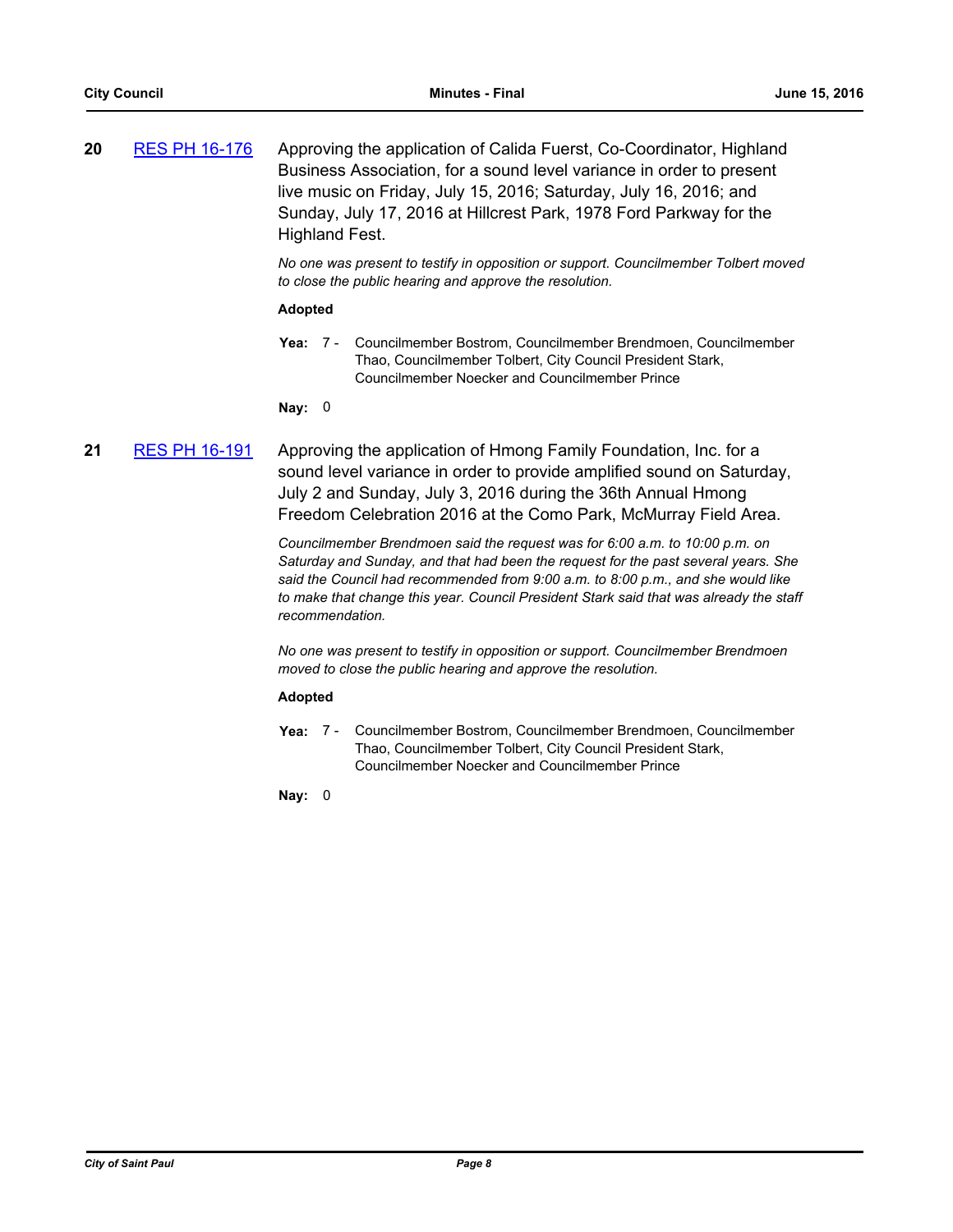| 22 | <b>RES PH 16-137</b> | Modifying Residential Permit Parking Area 17 for the Cleveland |  |
|----|----------------------|----------------------------------------------------------------|--|
|    |                      | Bicycle Project. (Public hearing continued from May 4)         |  |

*Council President Stark introduced a minor change from staff. Elizabeth Stifler, Public Works, clarified the changes and gave a brief staff report on the changes to Areas 17 and 16. Councilmember Stark moved the amendment. Yeas - 6 Nays - 0 (Councilmember Bostrom not present for vote)*

*In opposition: Gordon Deane (2035 Dayton Avenue) Sue Mollner (2062 Marshall Avenue) Justin Grammens (2030 Dayton Avenue) Lynne Harrington (2023 Dayton Avenue)*

*Council President Stark moved to close the public hearing. Yeas - 6 Nays - 0 (Councilmember Bostrom not present for vote)*

*Council President Stark said it had been quite a process and they'd gone through multiple iterations, and what was before the Council was the best option of difficult choices. He said Area 16 was small, and this was trying to balance the needs of all residents while understanding the apartment building was built without parking at a time when there weren't as many cars. He said one of the things that would be looked at as part of the citywide permit parking study, was whether it made sense to combine small districts so there were similar rules across the board. He said he would move support of resolution, understanding it was imperfect but understanding they'd done the best they could to balance all of the interests in the area. He said they were helping Mr. Bergson (who had appeared at the previous public hearing on the issue) to get a disability space in front of his home.*

*Councilmember Prince asked whether there was any opportunity to look into further mitigation on Dayton as suggested in testimony. Council President Stark said within the parameters of the current permit parking system this was as close as they could get to mitigating all of the uses.*

#### **Adopted**

**Yea:** Councilmember Brendmoen, Councilmember Thao, Councilmember Tolbert, City Council President Stark, Councilmember Noecker and Councilmember Prince Yea:  $6 -$ 

**Nay:** 0

Absent: 1 - Councilmember Bostrom

**23** [RES PH 16-168](http://stpaul.legistar.com/gateway.aspx?m=l&id=/matter.aspx?key=21738) Modifying Residential Permit Parking Area 16 for the Cleveland Bicycle Project.

> *(See minutes for Item 22, RES PH 16-137) No one was present to testify in opposition or support. Councilmember Stark moved to close the public hearing and approve the resolution.*

#### **Adopted**

**Yea:** Councilmember Brendmoen, Councilmember Thao, Councilmember Tolbert, City Council President Stark, Councilmember Noecker and Councilmember Prince Yea:  $6 -$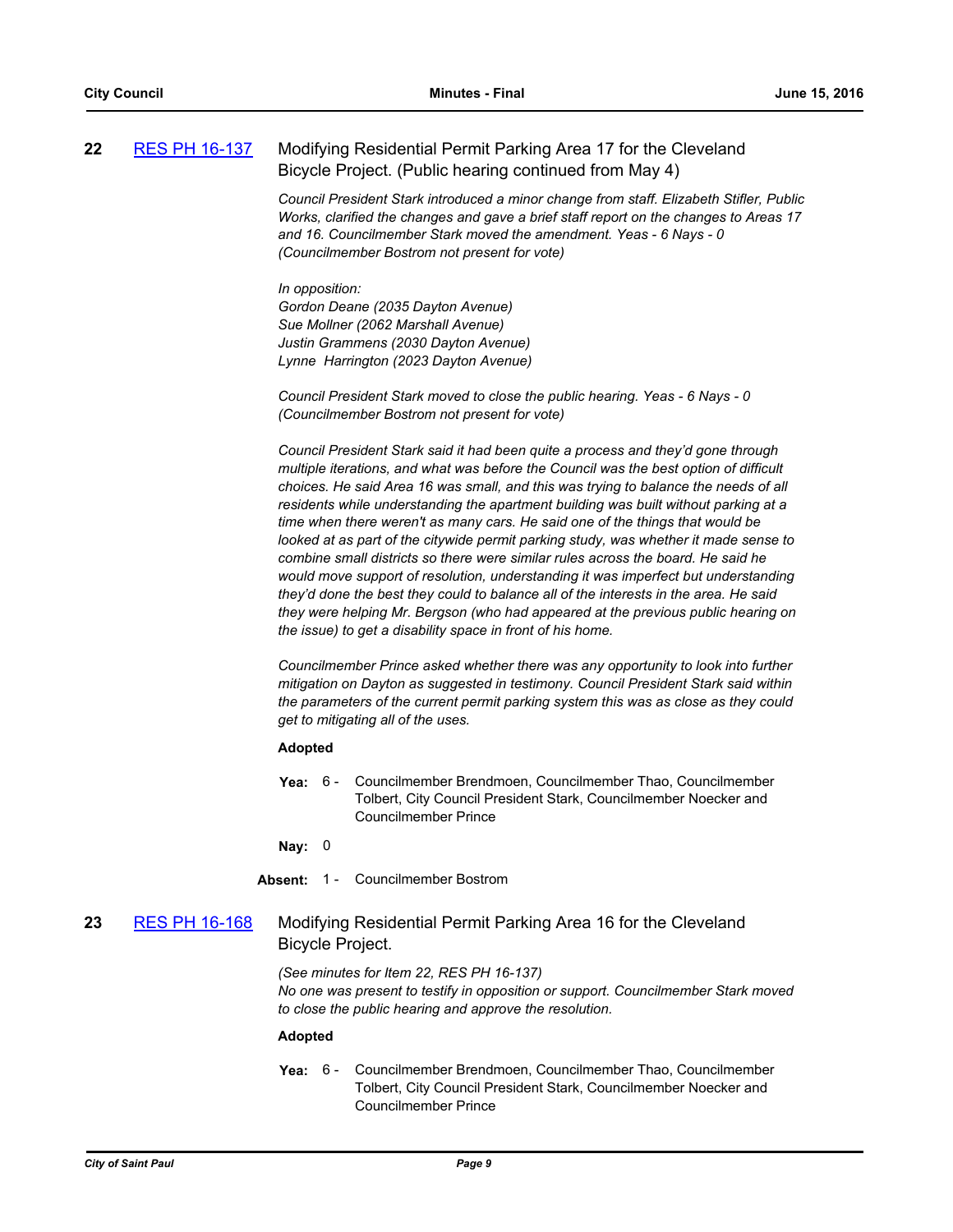**Nay:** 0

- **Absent:** 1 Councilmember Bostrom
- **24** [RES PH 16-90](http://stpaul.legistar.com/gateway.aspx?m=l&id=/matter.aspx?key=21168) Final Order approving the construction of improvements along Wabasha Street from Plato Boulevard to Fillmore Avenue, and approving the annual operation and maintenance costs for the above-standard lighting. (File No. 19188, Assessment No. 165210) (Public hearing continued from September 21)

*Council President Stark said the intention was to continue the public hearing to September 21.*

*No one was present to testify in opposition or support. Councilmember Noecker moved to continue the public hearing to September 21.*

#### **Public hearing continued to September 21**

**Yea:** Councilmember Brendmoen, Councilmember Thao, Councilmember Tolbert, City Council President Stark, Councilmember Noecker and Councilmember Prince  $Y<sub>BA</sub>: 6 -$ 

**Nay:** 0

- **Absent:** 1 Councilmember Bostrom
- 25 [RES PH 16-130](http://stpaul.legistar.com/gateway.aspx?m=l&id=/matter.aspx?key=21484) Ratifying the assessments for Replacement of Lead Water Service Line on Private Property during January to March 2016. (File No. 1603LDSRP, Assessment No. 164002)

*No one was present to testify in opposition or support. Councilmember Thao moved to close the public hearing and approve the resolution.*

#### **Adopted**

**Yea:** Councilmember Brendmoen, Councilmember Thao, Councilmember Tolbert, City Council President Stark, Councilmember Noecker and Councilmember Prince Yea:  $6 -$ 

**Nay:** 0

- **Absent:** 1 Councilmember Bostrom
- **26** [RES PH 16-131](http://stpaul.legistar.com/gateway.aspx?m=l&id=/matter.aspx?key=21486) Ratifying the assessments for Repair of Sanitary Sewer Line on Private Property during January to March 2016. (File No. SWRP1603, Assessment No. 163002)

*No one was present to testify in opposition or support. Councilmember Stark moved to close the public hearing and approve the resolution.*

- **Yea:** Councilmember Brendmoen, Councilmember Thao, Councilmember Tolbert, City Council President Stark, Councilmember Noecker and Councilmember Prince Yea:  $6 -$
- **Nay:** 0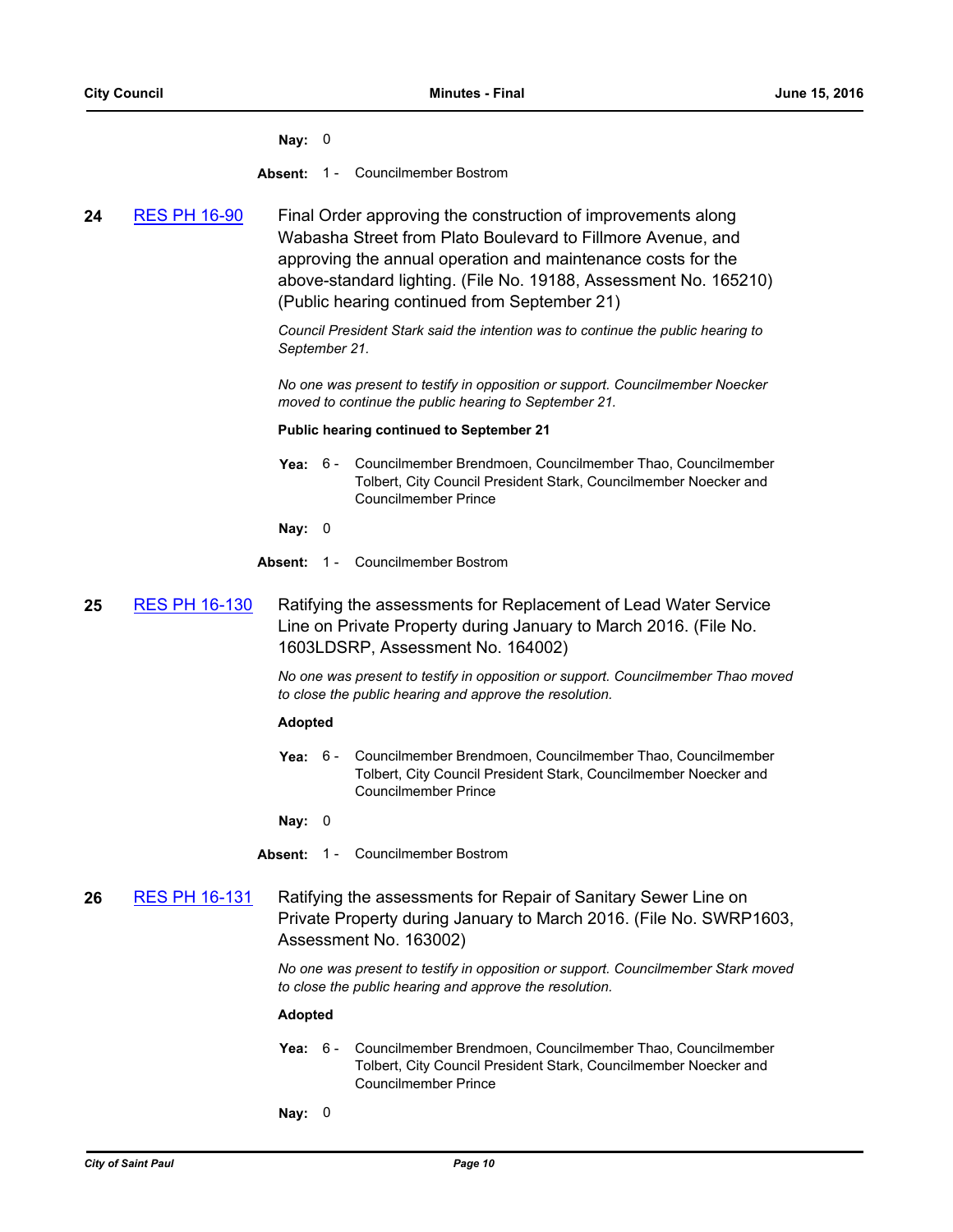**Absent:** 1 - Councilmember Bostrom

#### **LEGISLATIVE HEARING ITEMS FOR DISCUSSION**

**28** [RLH CO 16-19](http://stpaul.legistar.com/gateway.aspx?m=l&id=/matter.aspx?key=21695) Amending Council File RLH CO 15-11, adopted August 5, 2015, to grant Sia Lo, Lo Law Firm, on behalf of Ying Vang and Chee Xiong, an additional extension for property at 2153 BEECH STREET.

> *Legislative Hearing Officer Marcia Moermond said the issue was a wall and had been heard by the Council a year ago. She said two sets of orders went to adjoining properties, and both property owners provided documentation that they didn't own the wall and the matter was in litigation. She said she had received a request from Sia Lo that the deadline be extended until the August 18 settlement conference and possible try. She recommended granting the extension to accommodate the settlement conference and possible October trial, with the goal of beating Minnesota winter with the fixing of the retaining wall. She said the neighbor objected to the extension. In response to a question from Council President Stark she said her recommendation was to grant an extension to December 1. She said she had talked it over with Councilmember Prince who also had some thoughts on the matter. Councilmember Prince said she would wait with her comments.*

#### *In opposition:*

*Thomas Brace (2157 Beech Street) said he was the litigant against the parties residing at 2153 Beech Street. He said he had knowledge of who owned the wall by speaking to the previous owner of 2153 Beech Street who said it was his (the previous owner's) wall. Mr. Brace said the neglect of the wall started to cause damage to his property. He said he and the neighbor had used the same surveyor to determine the property line, and Ms. Moermond had determined that the closest the wall came to his property was 1 foot. He said there was never any proof that the wall was on his property, the only contention was about tiebacks and deadmen used for reinforcement. He said he had unearthed the tiebacks and deadmen, and it used 10 ft3 of his property for a 500 ft3 wall. He said the only purpose was to keep the wall from falling over. He said he had a ton of data, and was an engineer and very meticulous, and everything was black and white to him. He said he'd never been belligerent and had tried to extend a helping hand with the problem but they'd thrown nothing but stalling tactics. He said the original deadline was June 8, 2015, and Ms. Moermond had seen fit to grant a year after the appeals were filed for them to solve their civil matter. He said to him it wasn't a civil matter as the property line and wall were there, and everyone who came out to look at it wondered what the issue was. He said their lawyer had a penchant for stalling, and the rain was washing it away and was continuing to undermine his garage foundation and driveway. He said he hoped the Council had the mettle to stand behind their earlier decision.*

*Councilmember Prince said she appreciated the frustration about the delays, but now that it was in litigation the Council was not in a position to act. She said she would like to move the deadline up to October 15, in hopes that if the settlement conference was successful it would allow for the work to be done within a couple of months, or it could come back to the Council then for further consideration.*

*Councilmember Prince moved to close the public hearing. Yeas - 7 Nays - 0*

*Councilmember Prince moved to adopt the resolution as amended.*

**Adopted as amended (extension granted to October 15, 2016)**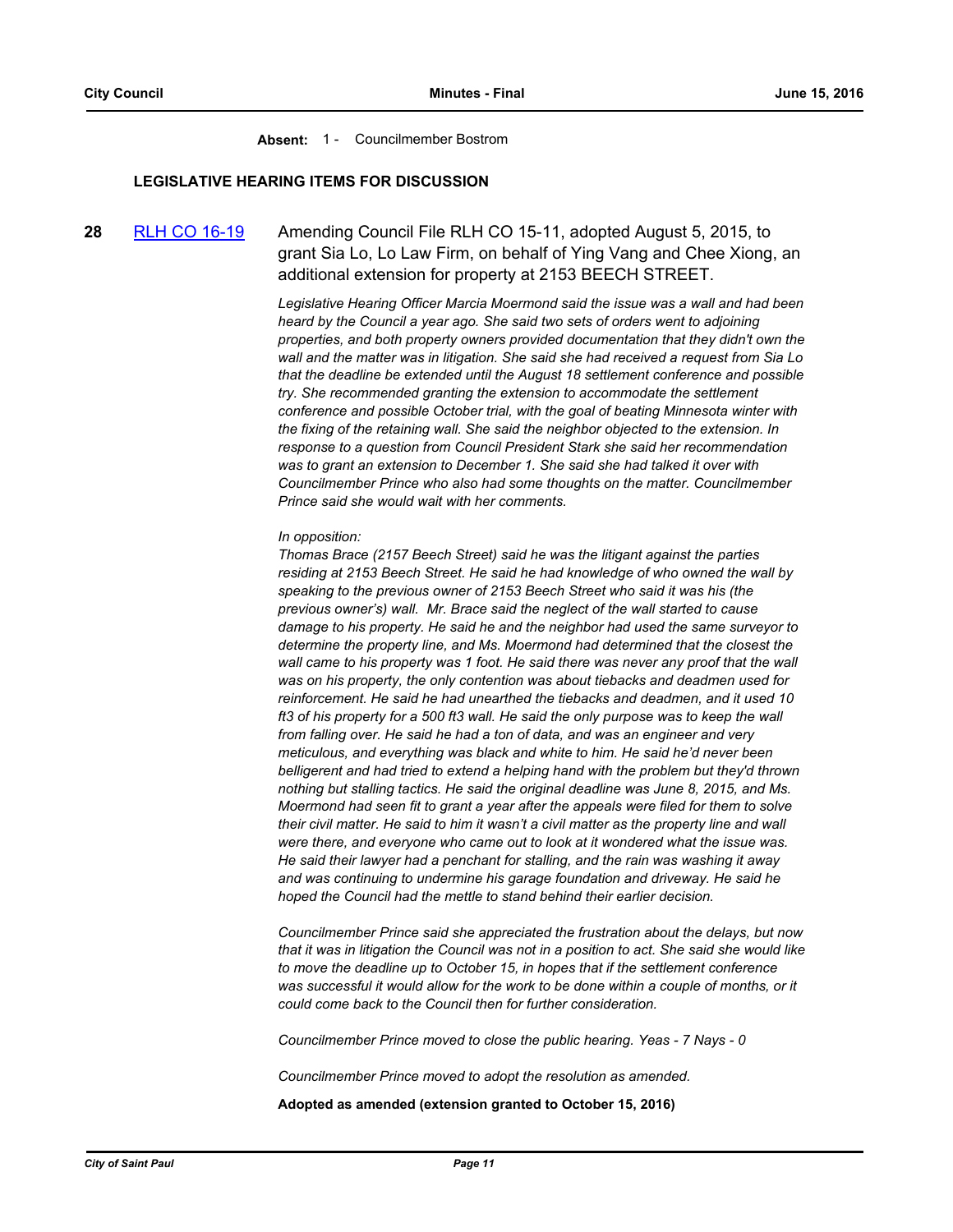Yea: 7 - Councilmember Bostrom, Councilmember Brendmoen, Councilmember Thao, Councilmember Tolbert, City Council President Stark, Councilmember Noecker and Councilmember Prince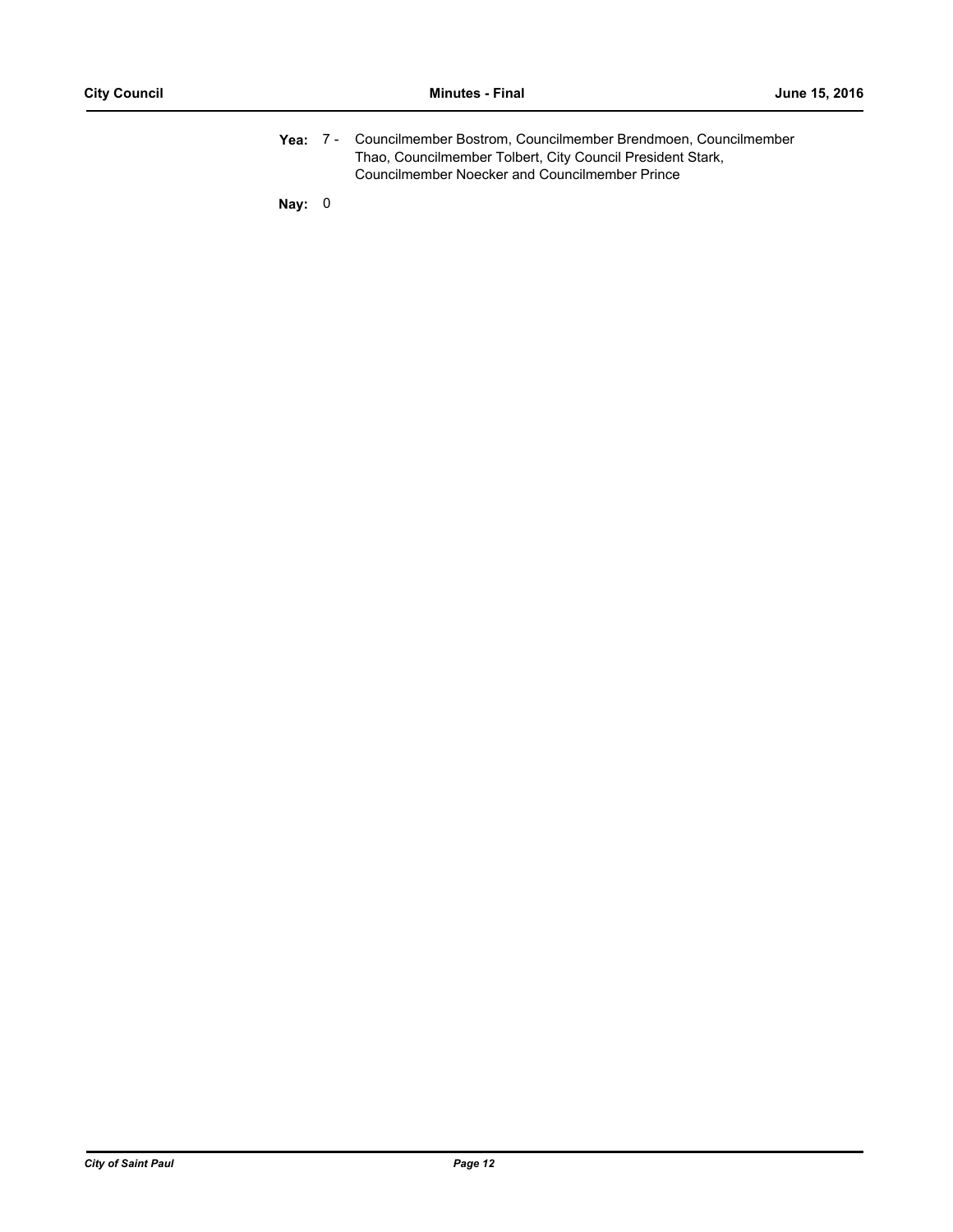## **76** [RLH TA 16-209](http://stpaul.legistar.com/gateway.aspx?m=l&id=/matter.aspx?key=21528) Ratifying the Appealed Special Tax Assessment for Property at 419 WHITALL STREET. (File No. J1609A, Assessment No. 168525)

*Legislative Hearing Officer Marcia Moermond said this was a tax assessment for a clean-up. She said it was a good two week period between the orders and the Parks crew going out to do the clean-up, and the cost of the clean-up was \$478 including fees. She said the appellant spent most of the time in Legislative Hearings talking about his frustration with illegal dumping. She said staff had suggested that erecting a fence might mitigate some of the problems, but in hearings she concerned herself with whether the property owner was notified and whether the City did the work. She said the culpability, going after a third party, wasn't something they had a tool for in the nuisance abatement process. She showed a video of the clean-up.* 

#### *In opposition:*

*Gerald Frisch (2350 W. 7th Street), attorney, said he owned the lot under the title of Phalenview Real Estate, LLC, and had acquired it from the Wybierala estate. He said the property was located to the west of the residence of Thomas Wybierala, and the property line was five feet from the west of his home and seemed Mr. Wybierala had the capacity to extend the property line onto his (Mr. Frisch's) property. He said it was a continuous problem, and he had installed temporary fence in winter and Mr. Wybierala removed the fence. He said he didn't object to the assessment as it currently was bit was an ongoing assessment because there was continuous dumping on his property. He said he was an absentee landowner doing his best to keep property clean and safe. He said he had used many means to try to address the issue with Mr. Wybierala, and he was very frustrated and looking for some help. He said he could be a good citizen but his ultimate remedy would be to walk away from the property and not maintain it and not pay the taxes. He said his original plan was to have it rezoned for an apartment building that he thought would service the healthcare facility a block away on Phalen Boulevard, but was not able to get enough signatures for the rezoning.*

*Councilmember Brendmoen moved to close the public hearing. Yeas - 7 Nays - 0* 

*Councilmember Brendmoen said she understood the frustration. She said illegal dumping was a problem and the City had had issues with the Wybieralas and garbage and dumping. She said keeping it as a big vacant lot was not the solution, and it was time for Mr. Frisch to move ahead with his plans for development. She said there were options for obtaining a rezoning without enough signatures, and the property was an attractive nuisance for dumping. She said what was before the Council was the garbage, which Mr. Frisch hadn't disputed per se, but if Mr. Frisch called her office maybe they could put their heads together to work on a solution. She moved to approve the abatement fees. Mr. Frisch said he didn't object to the fees but wanted to move forward with some kind of plan. Councilmember Brendmoen said she would love to do that.*

*Council President Stark said he was not sure whether, with rezoning, it was the case that there were procedures for moving forward without enough signatures. Councilmember Brendmoen said it was an interesting lot and she was willing to dig in.*

#### **Adopted**

**Yea:** Councilmember Bostrom, Councilmember Brendmoen, Councilmember Thao, Councilmember Tolbert, City Council President Stark, Councilmember Noecker and Councilmember Prince Yea: 7 -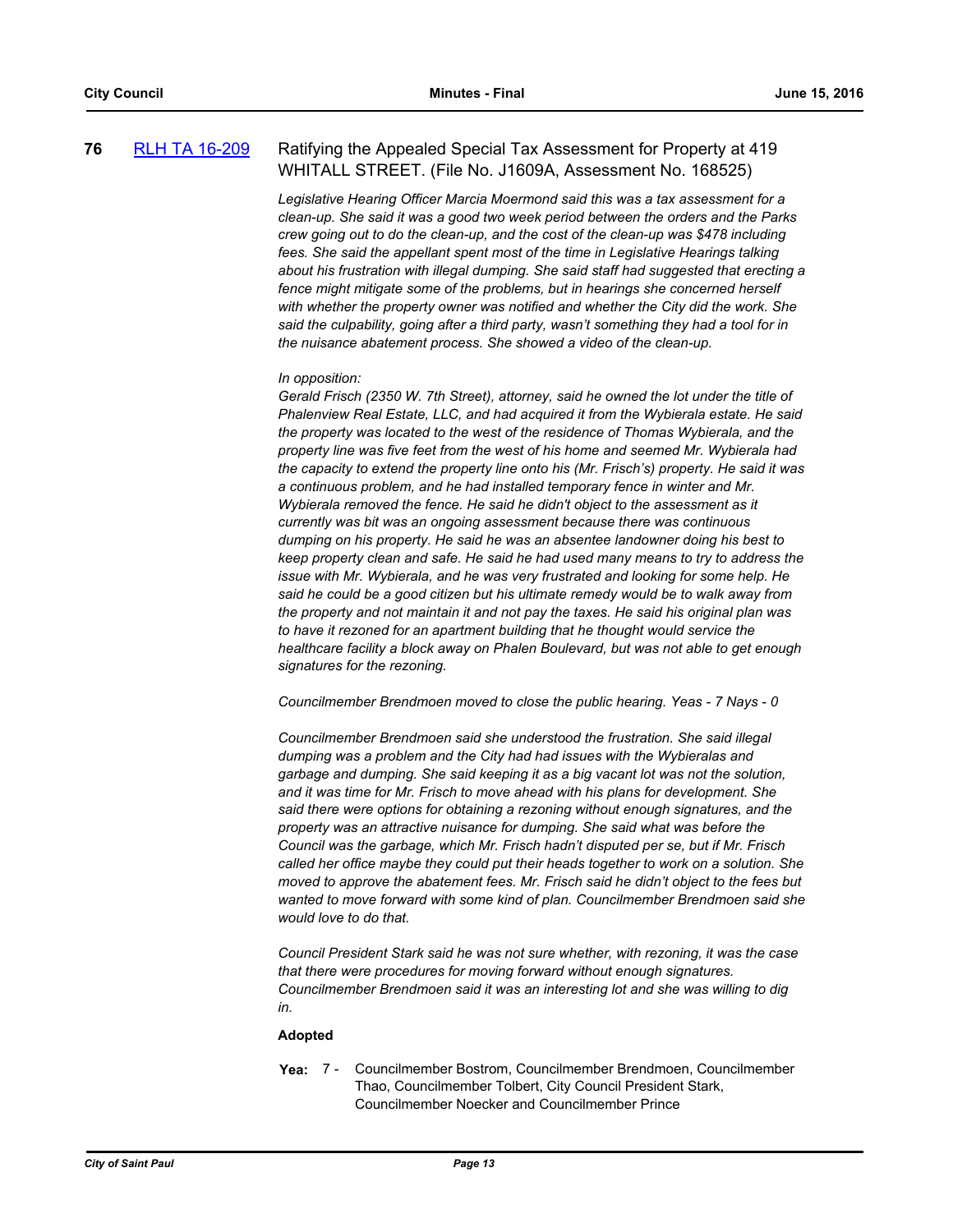#### **Nay:** 0

#### **LEGISLATIVE HEARING CONSENT AGENDA**

**Note: Items listed under the Consent Agenda will receive a combined public hearing and be enacted by one motion with no separate discussion. Items may be removed from the Consent Agenda for a separate public hearing and discussion if desired.**

**Approval of the Consent Agenda (Items 27 - 84)**

*No one was present to testify in opposition or support. Councilmember Bostrom moved to close the public hearing and approve the Legislative Hearing Consent Agenda as amended.*

#### **Legislative Hearing Consent Agenda adopted as amended**

Yea: 7 - Councilmember Bostrom, Councilmember Brendmoen, Councilmember Thao, Councilmember Tolbert, City Council President Stark, Councilmember Noecker and Councilmember Prince

**Nay:** 0

**27** [RLH TA 16-224](http://stpaul.legistar.com/gateway.aspx?m=l&id=/matter.aspx?key=21548) Deleting the Appealed Special Tax Assessment for Property at 37 ANNAPOLIS STREET EAST. (File No. VB1609, Assessment No.168810)

#### **Adopted**

**29** [RLH TA 15-555](http://stpaul.legistar.com/gateway.aspx?m=l&id=/matter.aspx?key=20210) Ratifying the Appealed Special Tax Assessment for Property at 923 BURR STREET. (File No. J1603A, Assessment No. 168502; amended to File No. J1603A1, Assessment No. 168513) (Public hearing continued from January 20) (Amend to delete assessment)

#### **Adopted as amended (assessment deleted)**

**30** [RLH CO 16-5](http://stpaul.legistar.com/gateway.aspx?m=l&id=/matter.aspx?key=20837) Appeal of Lejing Wang and Gretchen Vanderlinden Wang to a Correction Notice at 885 CALIFORNIA AVENUE WEST.

## **Adopted**

**31** [RLH TA 16-255](http://stpaul.legistar.com/gateway.aspx?m=l&id=/matter.aspx?key=21675) Ratifying the Appealed Special Tax Assessment for Property at 1021 CASE AVENUE. (File No. J1609A, Assessment No. 168525)

**Adopted**

**32** [RLH CO 16-12](http://stpaul.legistar.com/gateway.aspx?m=l&id=/matter.aspx?key=21442) Appeal of Gene Marault to a Correction Notice at 937 CHARLES AVENUE.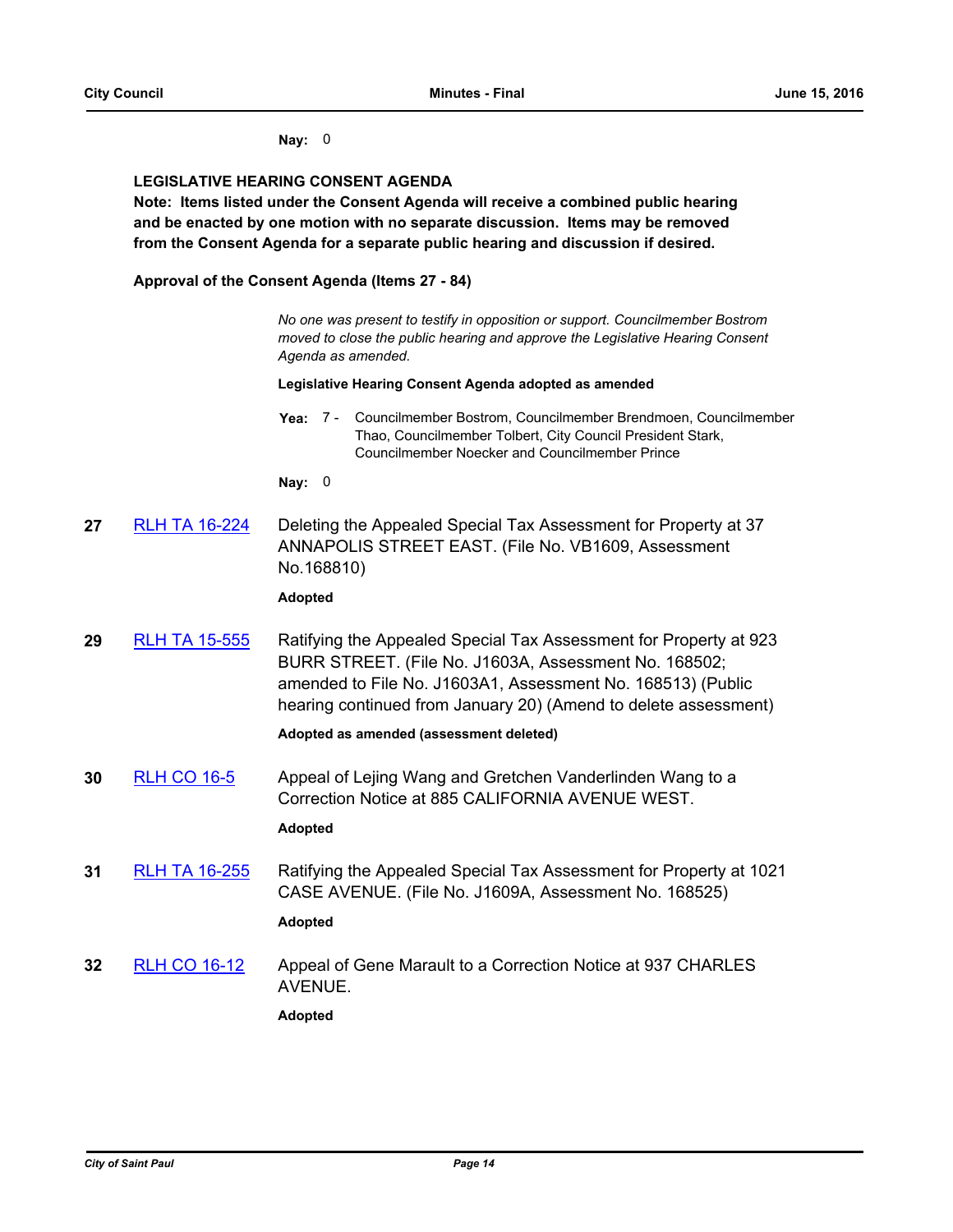| 33 | <b>RLH TA 16-295</b> | Amending the previously ratified assessment to reduce the              |
|----|----------------------|------------------------------------------------------------------------|
|    |                      | assessment for Collection of Fire Certificate of Occupancy Fees billed |
|    |                      | November 10 to December 11, 2015 at 2322 COMO AVENUE. (File            |
|    |                      | No. CRT1608, Assessment No. 168208)                                    |

#### **Adopted**

**34** [RLH RR 16-21](http://stpaul.legistar.com/gateway.aspx?m=l&id=/matter.aspx?key=21877) Staying enforcement for 180 days of City Council File RLH RR 15-5 ordering the rehabilitation or razing and removal of the structures at 668-670 CONWAY STREET within 180 days of the June 15, 2016 City Council Public Hearing.

#### **Adopted**

**35** [RLH TA 16-232](http://stpaul.legistar.com/gateway.aspx?m=l&id=/matter.aspx?key=21568) Ratifying the Appealed Special Tax Assessment for Property at 880 CONWAY STREET. (File No. J1609A, Assessment No. 168525)

## **Adopted**

**36** [RLH TA 16-226](http://stpaul.legistar.com/gateway.aspx?m=l&id=/matter.aspx?key=21550) Ratifying the Appealed Special Tax Assessment for Property at 928 EDMUND AVENUE. (File No. VB1609, Assessment No.168810; amended to File No. VB1609A, Assessment No. 168824 & amend to ratified and reduced)

**Public hearing continued to July 6**

**37** [RLH TA 16-174](http://stpaul.legistar.com/gateway.aspx?m=l&id=/matter.aspx?key=21334) Ratifying the Appealed Special Tax Assessment for Property at 1231 FARRINGTON STREET. (File No. J1608A1, Assessment No. 168529) (Amended to ratified and reduced)

#### **Adopted as amended (assessment reduced)**

- **38** [RLH TA 16-223](http://stpaul.legistar.com/gateway.aspx?m=l&id=/matter.aspx?key=21547) Deleting the Appealed Special Tax Assessment for Property at 2021 FREMONT AVENUE. (File No. VB1609, Assessment No. 168810) **Adopted**
- **39** [RLH TA 16-206](http://stpaul.legistar.com/gateway.aspx?m=l&id=/matter.aspx?key=21518) Ratifying the Appealed Special Tax Assessment for Property at 889 FULLER AVENUE. (File No. VB1610, Assessment No. 168811)

#### **Adopted**

**40** [RLH TA 16-213](http://stpaul.legistar.com/gateway.aspx?m=l&id=/matter.aspx?key=21536) Ratifying the Appealed Special Tax Assessment for Property at 994 FULLER AVENUE. (File No. J1609A, Assessment No. 168525)

#### **Adopted**

**41** [RLH FCO 16-53](http://stpaul.legistar.com/gateway.aspx?m=l&id=/matter.aspx?key=21425) Appeal of Justin Bloyer, Quetico Property Management, to a Correction Notice-Complaint Inspection at 46 GEORGE STREET WEST.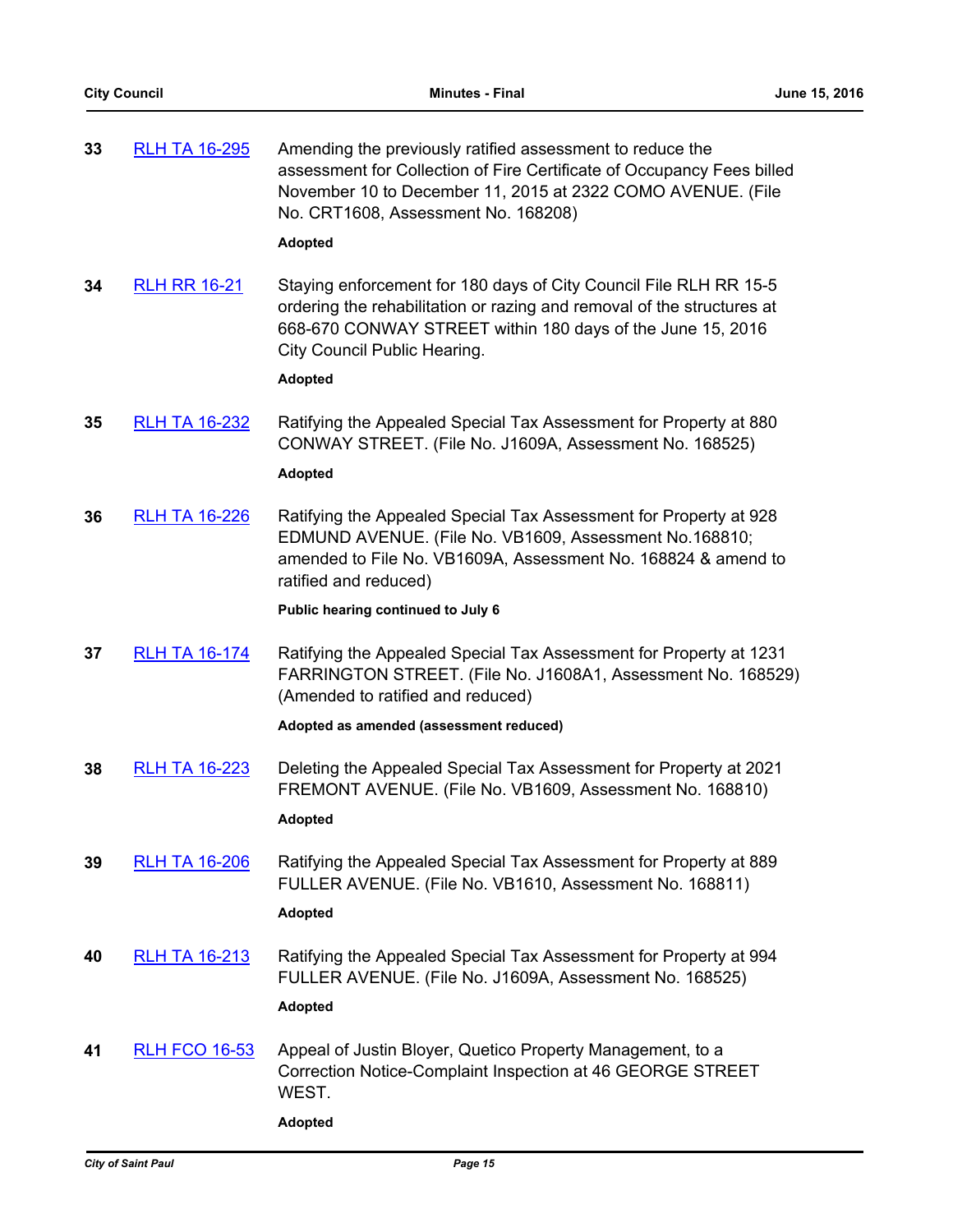| 42 | <b>RLH FCO 16-47</b> | Appeal of Karl Benson, Cooks of Crocus Hill, to a Fire Inspection<br>Correction Notice at 877 GRAND AVENUE.<br><b>Adopted</b>                                                         |
|----|----------------------|---------------------------------------------------------------------------------------------------------------------------------------------------------------------------------------|
| 43 | <b>RLH SAO 16-19</b> | Appeal of Daniel Veesenmeyer to a Summary Abatement Order and<br>Vehicle Abatement Order at 171 GRANITE STREET.<br><b>Adopted</b>                                                     |
| 44 | <b>RLH TA 16-234</b> | Ratifying the Appealed Special Tax Assessment for Property at 1114<br>JESSIE STREET. (File No. J1609A, Assessment No. 168525)<br><b>Adopted</b>                                       |
| 45 | <b>RLH TA 16-231</b> | Ratifying the Appealed Special Tax Assessment for Property at 1134<br>JESSIE STEET. (File No. J1609A, Assessment No. 168525)<br><b>Adopted</b>                                        |
| 46 | <b>RLH FCO 16-60</b> | Appeal of Joe Smith to a Fire Certificate of Occupancy Approval with<br>Corrections at 318 KING STREET WEST.<br><b>Adopted</b>                                                        |
| 47 | <b>RLH TA 16-214</b> | Ratifying the Appealed Special Tax Assessment for Property at 434<br>LAFOND AVENUE. (File No. J1609A, Assessment No. 168525)<br><b>Adopted</b>                                        |
| 48 | <b>RLH VBR 16-30</b> | Appeal of Paul Belmonte to a letter dated May 11, 2016 requiring a<br>code compliance inspection at 632 LEXINGTON PARKWAY NORTH<br>and 634 LEXINGTON PARKWAY NORTH.<br><b>Adopted</b> |
| 49 | <b>RLH TA 16-259</b> | Ratifying the Appealed Special Tax Assessment for Property at 122<br>LYTON PLACE. (File No. VB1609, Assessment No. 168810)<br><b>Adopted</b>                                          |
| 50 | <b>RLH TA 16-230</b> | Deleting the Appealed Special Tax Assessment for Property at 1877<br>MAGNOLIA AVENUE EAST. (File No. J1609A, Assessment No.<br>168525)                                                |
| 51 | <b>RLH TA 16-248</b> | <b>Adopted</b><br>Ratifying the Appealed Special Tax Assessment for Property at 981<br>MARSHALL AVENUE. (File No. J1609A, Assessment No. 168525)<br><b>Adopted</b>                    |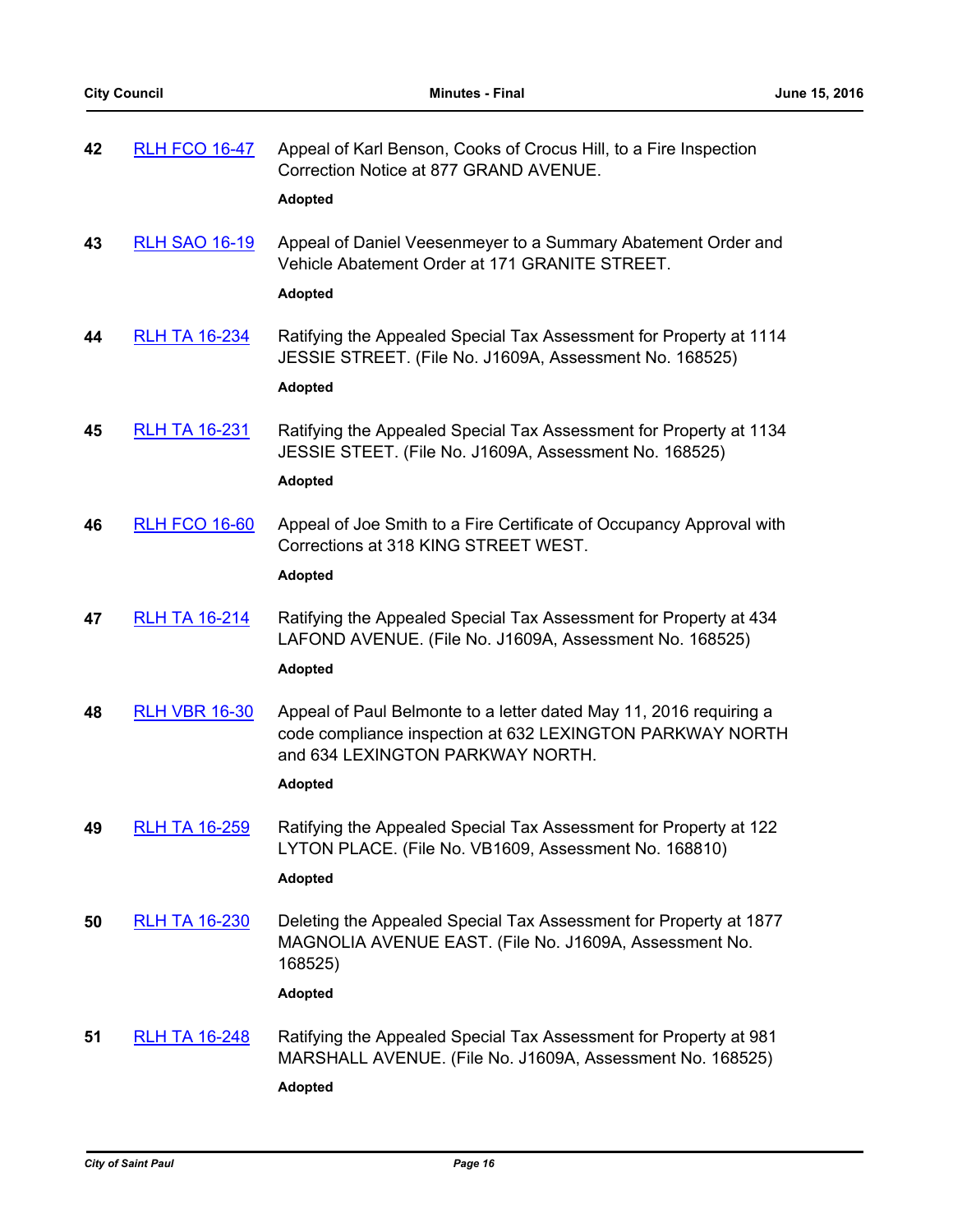| 52 | <b>RLH CO 16-15</b>  | Appeal of Philip Varchenko to a Correction Order at 1627 MARSHALL<br>AVENUE. (Public hearing continued from June 15)                                                                                                        |
|----|----------------------|-----------------------------------------------------------------------------------------------------------------------------------------------------------------------------------------------------------------------------|
|    |                      | Referred to Legislative Hearings on July 5; Council public hearing continued to<br>July 20                                                                                                                                  |
| 53 | <b>RLH FCO 16-70</b> | Appeal of Gerald Chapman to a Fire Inspection Correction Notice at<br>1819 MARSHALL AVENUE.                                                                                                                                 |
|    |                      | <b>Adopted</b>                                                                                                                                                                                                              |
| 54 | <b>RLH RR 16-18</b>  | Ordering the rehabilitation or razing and removal of the structures at<br>952 MARYLAND AVENUE EAST within fifteen (15) days after the<br>June 15, 2016, City Council Public Hearing. (Amend to 120 days.)                   |
|    |                      | Adopted as amended (120 days to remove or repair)                                                                                                                                                                           |
| 55 | <b>RLH TA 16-215</b> | Ratifying the Appealed Special Tax Assessment for Property at 476<br>MINNEHAHA AVENUE EAST. (File No. J1609A, Assessment No.<br>168525; amended to File No. J1609A4, Assessment No. 168535 and<br>to delete the assessment) |
|    |                      | <b>Public hearing continued to October 5</b>                                                                                                                                                                                |
| 56 | <b>RLH TA 16-257</b> | Ratifying the Appealed Special Tax Assessment for Property at 550<br>MINNEHAHA AVENUE WEST. (File No. VB1609, Assessment No.<br>168810)                                                                                     |
|    |                      | <b>Adopted</b>                                                                                                                                                                                                              |
| 57 | <b>RLH TA 16-227</b> | Deleting the Appealed Special Tax Assessment for Property at 774<br>MINNEHAHA AVENUE WEST. (File No. VB1610, Assessment No.<br>168811)                                                                                      |
|    |                      | <b>Adopted</b>                                                                                                                                                                                                              |
| 58 |                      | RLH FCO 16-40 Appeal of Richard A. Cardenas to a Re-Inspection Fire Certificate of<br>Occupancy With Deficiencies at 66 NINTH STREET EAST.                                                                                  |
|    |                      | <b>Adopted</b>                                                                                                                                                                                                              |
| 59 | <b>RLH TA 16-216</b> | Ratifying the Appealed Special Tax Assessment for Property at 667<br>OTSEGO STREET. (File No. J1609A, Assessment No. 168525)<br><b>Adopted</b>                                                                              |
|    |                      |                                                                                                                                                                                                                             |
| 60 | <b>RLH TA 16-217</b> | Ratifying the Appealed Special Tax Assessment for Property at 1660<br>REANEY AVENUE. (File No. J1609A, Assessment No. 168525)                                                                                               |
|    |                      | <b>Adopted</b>                                                                                                                                                                                                              |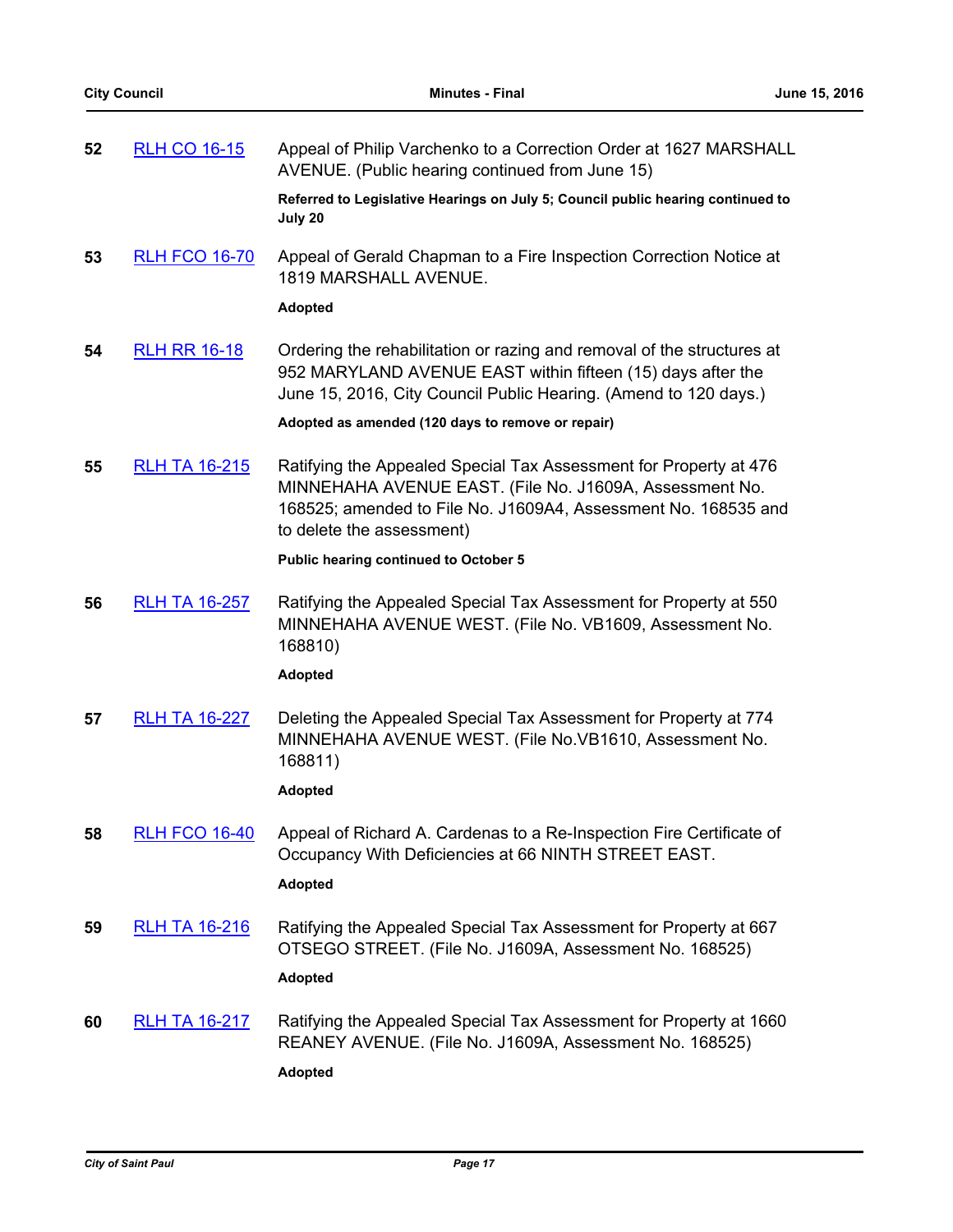| 61 | <b>RLH TA 16-261</b> | Ratifying the Appealed Special Tax Assessment for Property at 1258<br>RICE STREET. (File No. VB1610, Assessment No. 168811)<br><b>Adopted</b>                                                                             |
|----|----------------------|---------------------------------------------------------------------------------------------------------------------------------------------------------------------------------------------------------------------------|
| 62 | <b>RLH TA 16-240</b> | Ratifying the Appealed Special Tax Assessment for Property at 924<br>ROSE AVENUE EAST. (File No. J1609A, Assessment No. 168525)<br><b>Adopted</b>                                                                         |
| 63 | <b>RLH TA 16-229</b> | Ratifying the Appealed Special Tax Assessment for Property at 1054<br>ROSE AVENUE EAST. (File No. J1609A, Assessment No.168525;<br>amended to File No. J1609A2, Assessment No. 168533 and to delete<br>the assessment)    |
|    |                      | <b>Public hearing continued to October 5</b>                                                                                                                                                                              |
| 64 | <b>RLH TA 16-208</b> | Ratifying the Appealed Special Tax Assessment for Property at 1453<br>SAINT CLAIR AVENUE. (File No. J1609A, Assessment No. 168525;<br>amended to File No. J1609A5, Assessment No. 168536 and to delete<br>the assessment) |
|    |                      | Public hearing continued to October 5                                                                                                                                                                                     |
| 65 | <b>RLH TA 16-218</b> | Deleting the Appealed Special Tax Assessment for Property at 1124<br>SELBY AVENUE. (File No. J1609A, Assessment No. 168525)<br><b>Adopted</b>                                                                             |
| 66 | <b>RLH CO 16-10</b>  | Appeal of Alena Kulp to a Correction Notice at 528 SHERBURNE<br>AVENUE.                                                                                                                                                   |
|    |                      | Adopted                                                                                                                                                                                                                   |
| 67 | <b>RLH TA 16-228</b> | Ratifying the Appealed Special Tax Assessment for Property at 206<br>STEVENS STREET WEST. (File No. J1609A, Assessment No.<br>168525)                                                                                     |
|    |                      | <b>Adopted</b>                                                                                                                                                                                                            |
| 68 | <b>RLH TA 16-236</b> | Deleting the Appealed Special Tax Assessment for Property at 130<br>SYCAMORE STREET EAST. (File No. VB1609, Assessment No.<br>168810)                                                                                     |
|    |                      | Adopted                                                                                                                                                                                                                   |
| 69 | <b>RLH TA 16-219</b> | Ratifying the Appealed Special Tax Assessment for Property at 273<br>TOPPING STREET. (File No. J1609A, Assessment No. 168525)<br><b>Adopted</b>                                                                           |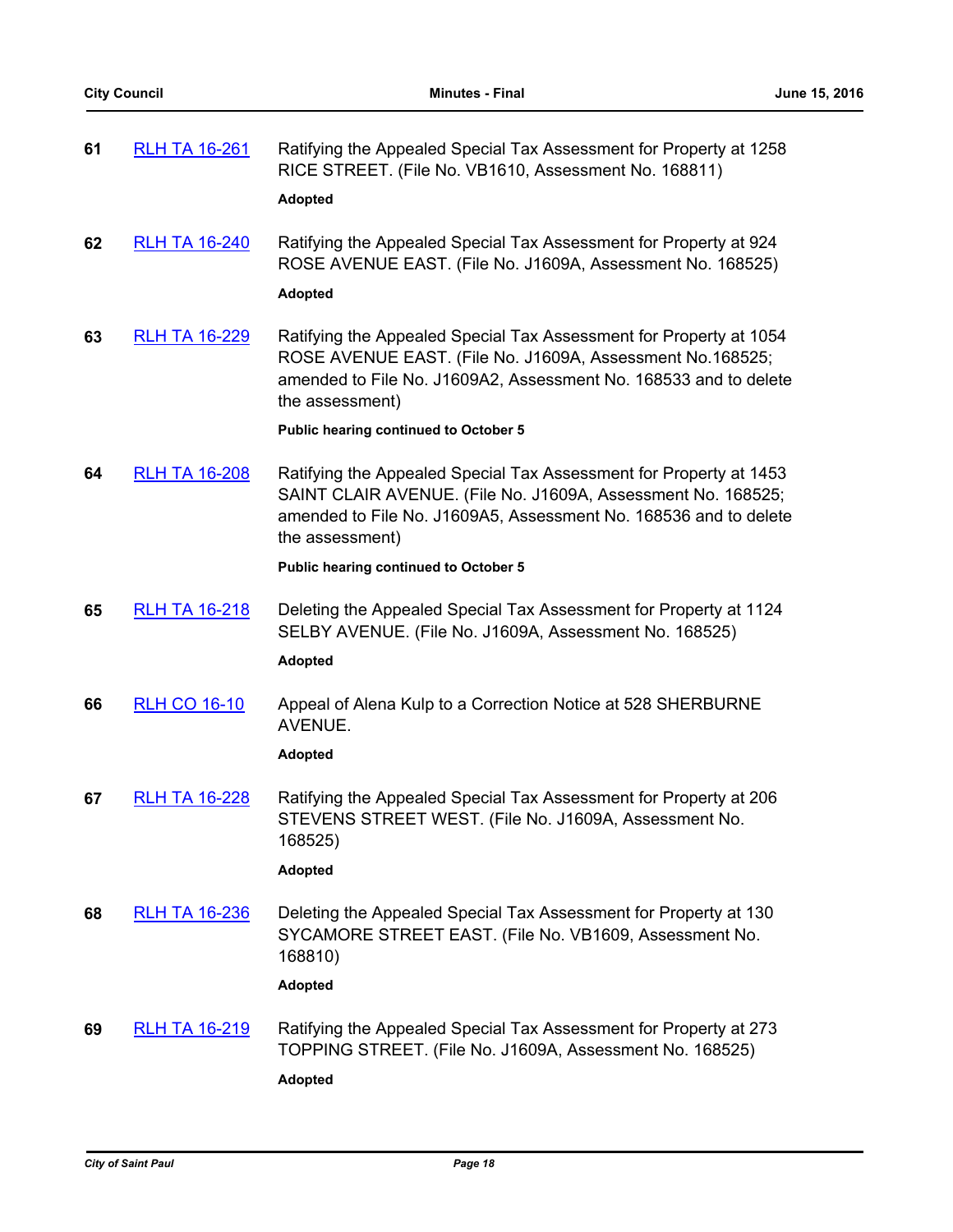| 70 | <b>RLH TA 16-220</b> | Ratifying the Appealed Special Tax Assessment for Property at 277<br>TOPPING STREET. (File No. J1609A, Assessment No. 168525)<br><b>Adopted</b>                                                                                                                     |
|----|----------------------|---------------------------------------------------------------------------------------------------------------------------------------------------------------------------------------------------------------------------------------------------------------------|
| 71 | <b>RLH TA 16-221</b> | Ratifying the Appealed Special Tax Assessment for Property at 281<br>TOPPING STREET. (File No. J1609A, Assessment No. 168525)<br><b>Adopted</b>                                                                                                                     |
| 72 | <b>RLH TA 16-207</b> | Ratifying the Appealed Special Tax Assessment for Property at 1010<br>VIRGINIA STREET. (File No. J1609A, Assessment No. 168525)<br><b>Adopted</b>                                                                                                                   |
| 73 | <b>RLH FCO 16-65</b> | Appeal of Terry Moore to a Fire Inspection Correction Notice at 21<br><b>WARREN STREET.</b><br><b>Adopted</b>                                                                                                                                                       |
| 74 | <b>RLH TA 16-222</b> | Ratifying the Appealed Special Tax Assessment for Property at 122<br>WAYZATA STREET. (File No. J1609A, Assessment No. 168525,<br>Amended to File No. J1609A, Assessment No. 168534 and to delete<br>the assessment)<br><b>Public hearing continued to October 5</b> |
| 75 | <b>RLH VBR 16-31</b> | Appeal of Anthony Shirley, tenant represented by SMRLS, Colleen<br>Walbran, to a Vacant Building Registration Notice at 1222<br>WESTMINSTER STREET, Unit 301.<br><b>Adopted</b>                                                                                     |
| 77 | <b>RLH TA 16-143</b> | Ratifying the Appealed Special Tax Assessment for Property at 955<br>WILSON AVENUE. (File No. VB1607, Assessment No. 168806)<br>(Amended to File No. VB1607A, Assessment No. 168816 and to<br>approve the assessment)                                               |
| 78 | <b>RLH TA 16-233</b> | Adopted as amended (file numbers amended; assessment approved)<br>Ratifying the Appealed Special Tax Assessment for Property at 1099                                                                                                                                |
|    |                      | WOODBRIDGE STREET. (File No. J1609A, Assessment No. 168525)<br><b>Adopted</b>                                                                                                                                                                                       |
| 79 | <b>RLH TA 16-289</b> | Ratifying the Appealed Special Tax Assessment for Property at 647<br>YORK AVENUE. (File No. VB1608A, Assessment No. 168820) (Public<br>hearing continued from June 15)                                                                                              |
|    |                      | <b>Public hearing continued to August 3</b>                                                                                                                                                                                                                         |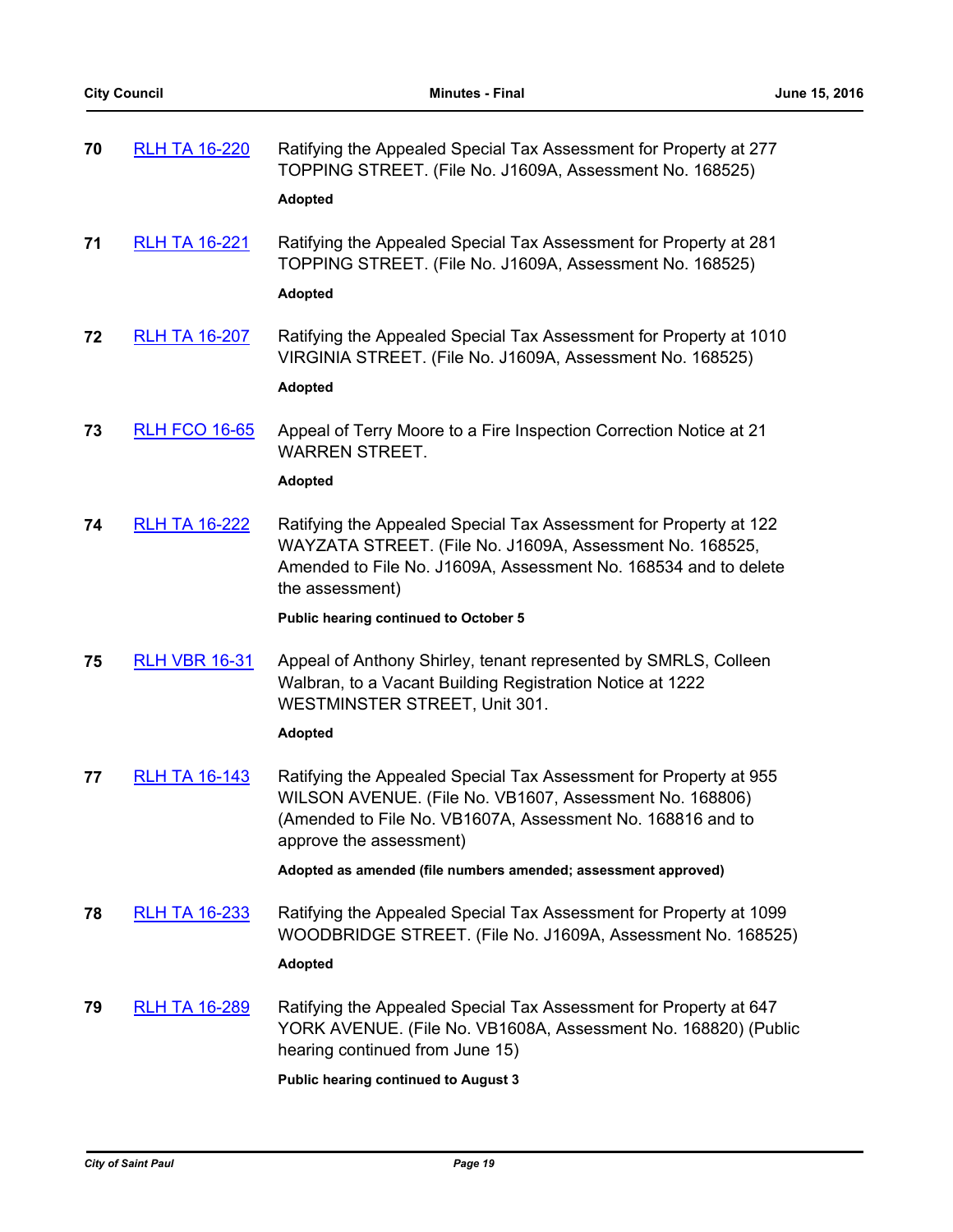| 80 | <b>RLH TA 16-256</b> | Ratifying the Appealed Special Tax Assessment for Property at 1739<br>YORK AVENUE. (File No. J1609A, Assessment No. 168525)<br><b>Adopted</b>                                                                                           |
|----|----------------------|-----------------------------------------------------------------------------------------------------------------------------------------------------------------------------------------------------------------------------------------|
| 81 | <b>RLH AR 16-29</b>  | Ratifying the assessments for Property Clean Up services from<br>February 1 to 25, 2016. (File No. J1609A, Assessment No. 168525)<br><b>Adopted</b>                                                                                     |
| 82 | <b>RLH AR 16-30</b>  | Ratifying the assessments for Trash Hauling services from February 3<br>to 24, 2016. (File No. J1609G, Assessment No. 168709)<br><b>Adopted</b>                                                                                         |
| 83 | <b>RLH AR 16-32</b>  | Ratifying the assessments for Collection of Vacant Building<br>Registration Fees billed August 11 to December 31, 2015. (File No.<br>VB1609 Assessment No. 168810)<br><b>Adopted</b>                                                    |
| 84 | <b>RLH AR 16-33</b>  | Ratifying the assessments for Collection of Vacant Building<br>Registration Fees billed January 1 to 19, 2016. (File No. VB1610<br>Assessment No. 168811)<br>Adopted as amended (595 Jessamine Avenue East referred back to Legislative |
|    | <b>ADJOURNMENT</b>   | Hearing on July 12)                                                                                                                                                                                                                     |
|    |                      | Councilmember Noecker moved adjournment.                                                                                                                                                                                                |
|    |                      | Meeting adjourned at 6:53 p.m.                                                                                                                                                                                                          |
|    |                      | Yea: 7 - Councilmember Bostrom, Councilmember Brendmoen, Councilmember                                                                                                                                                                  |

Thao, Councilmember Tolbert, City Council President Stark, Councilmember Noecker and Councilmember Prince